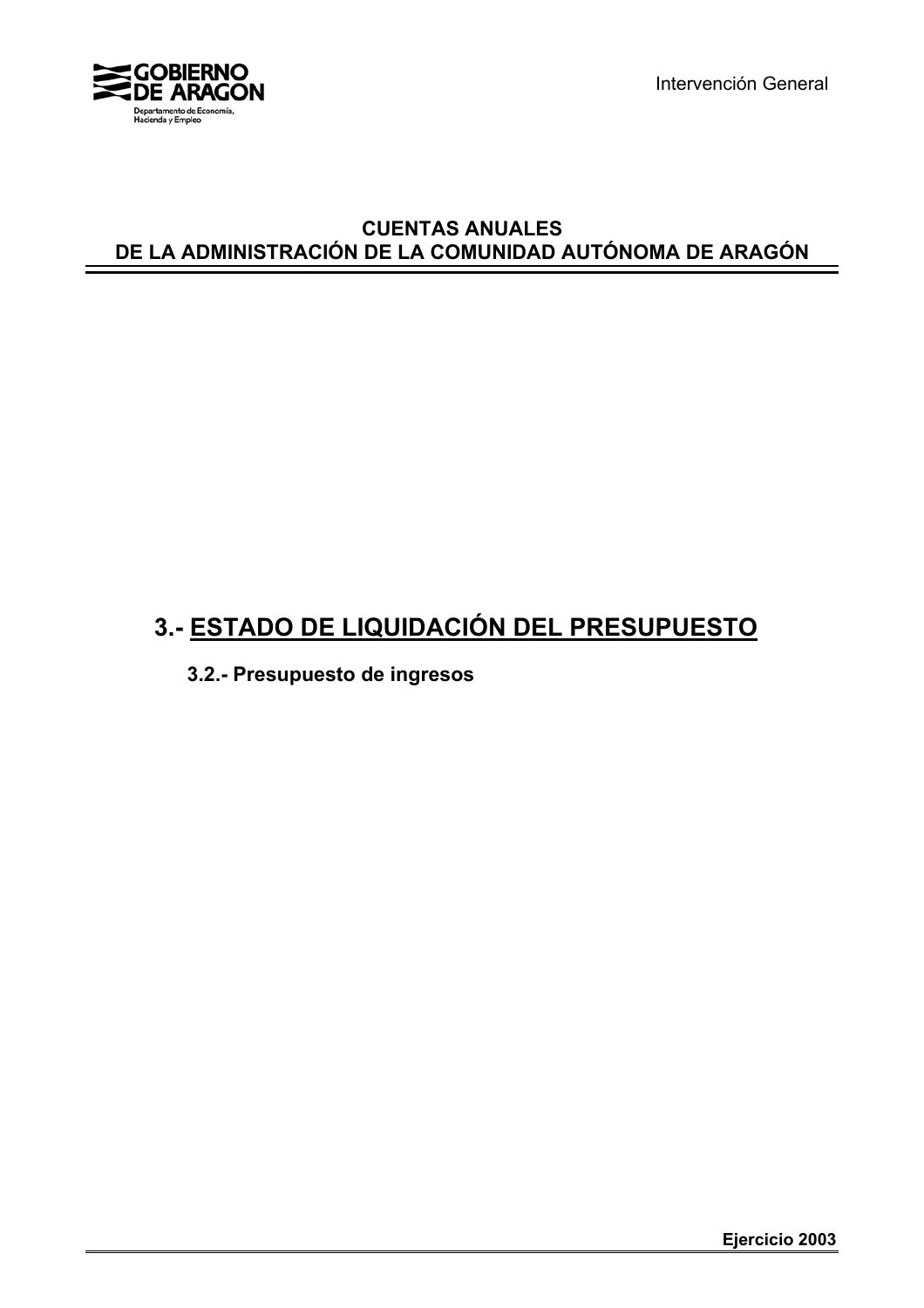| CLASIFICACION           | EXPLICACION                                                                                                                                |                                                                  | PREVISIONES PRESUPUESTARIAS              |                                                                  | <b>DERECHOS</b><br>RECONOCIDOS<br>RECAUDACION                    |                                                                  | <b>DERECHOS</b>                      | DERECHOS PDTES.<br>DE COBRO A                         |
|-------------------------|--------------------------------------------------------------------------------------------------------------------------------------------|------------------------------------------------------------------|------------------------------------------|------------------------------------------------------------------|------------------------------------------------------------------|------------------------------------------------------------------|--------------------------------------|-------------------------------------------------------|
| ECONOMICA               |                                                                                                                                            | INICIALES                                                        | MODIFICACIONES<br>______________________ | <b>DEFINITIVO</b>                                                | <b>NETOS</b>                                                     | <b>NETA</b>                                                      | CANCELADOS<br>--------               | 31 DE DICIEMBRE                                       |
| 10000<br>10001          | TARIFA AUTONOMICA DEL I.R.P.F.<br>TARIFA AUT.I.R.P.F.EJ.CERRADOS<br>TOTAL CONCEPTO 100 S/ RENTA PERSONAS FISICAS                           | 465.507.887.00<br>0.00<br>465.507.887,00                         | 0.00<br>0,00<br>0,00                     | 465.507.887,00<br>0.00<br>465.507.887,00                         | 456.197.730.00<br>5.656.584.45<br>461.854.314,45                 | 456.197.730.00<br>5.656.584,45<br>461.854.314,45                 | 0,00<br>0,00<br>0,00                 | 0,00<br>0,00<br>0,00                                  |
|                         | TOTAL ARTICULO 10 S/ RENTA PERSONAS FISICAS                                                                                                | 465.507.887.00                                                   | 0.00                                     | 465.507.887.00                                                   | 461.854.314.45                                                   | 461.854.314.45                                                   | 0.00                                 | 0,00                                                  |
| 11000<br>11003          | S/ADOUISICIONES POR HERENCIAS<br>DONACIONES<br>TOTAL CONCEPTO 110 IMPUESTO S/SUCESIONES Y D                                                | 64.187.819,81<br>7.753.968.44<br>71.941.788,25                   | 0.00<br>0.00<br>0,00                     | 64.187.819,81<br>7.753.968.44<br>71.941.788,25                   | 78.184.500,35<br>5.718.033.21<br>83.902.533,56                   | 71.165.766.03<br>5.061.588.20<br>76.227.354,23                   | 46.898,26<br>57.06<br>46.955,32      | 6.971.836,06<br>656.387.95<br>7.628.224,01            |
| 11100                   | S/PATRIMONIO NETO DE PERSONAS<br>TOTAL CONCEPTO 111 IMPUESTO S/PATRIMONIO                                                                  | 35.500.000,00<br>35.500.000,00                                   | 0.00<br>0.00                             | 35.500.000,00<br>35.500.000,00                                   | 32.929.305,19<br>32.929.305,19                                   | 32.588.712,23<br>32.588.712,23                                   | 0,00<br>0,00                         | 340.592,96<br>340.592,96                              |
|                         | TOTAL ARTICULO 11 S/CAPITAL                                                                                                                | 107.441.788.25                                                   | 0,00                                     | 107.441.788.25                                                   | 116.831.838.75                                                   | 108.816.066,46                                                   | 46.955.32                            | 7.968.816,97                                          |
|                         | TOTAL CAPITULO 1 IMPUESTOS DIRECTOS                                                                                                        | 572.949.675.25                                                   | 0.00                                     | 572.949.675.25                                                   | 578.686.153.20                                                   | 570.670.380.91                                                   | 46.955.32                            | 7.968.816.97                                          |
| 20000<br>20001<br>20002 | S/TRANSMISIONES PATR. ONEROSAS<br>S/OPERACIONES SOCIETARIAS<br>S/TRANSMISIONES DE VEHICULOS<br>TOTAL CONCEPTO 200 IMPUESTO S/TRANSMISIONES | 136.009.275,71<br>7.200.215.44<br>2.433.169.35<br>145.642.660,50 | 0.00<br>0.00<br>0.00<br>0.00             | 136.009.275,71<br>7.200.215.44<br>2.433.169,35<br>145.642.660,50 | 144.197.241.24<br>7.713.897.15<br>2.505.478,80<br>154.416.617,19 | 140.972.708,76<br>7.665.016.47<br>2.504.178,32<br>151.141.903,55 | 2.823.06<br>0.00<br>0.00<br>2.823,06 | 3.221.709,42<br>48.880.68<br>1,300,48<br>3.271.890,58 |
| 20100<br>20101<br>20102 | EFECTOS TIMBRADOS Y OTROS<br>S/EXCESO LETRAS DE CAMBIO<br>EXCESO LETRAS DE CAMBIO<br>TOTAL CONCEPTO 201 INGRESOS S/ACTOS JURIDICO          | 108.916.082,44<br>8.044.579,16<br>0.00<br>116.960.661.60         | 0,00<br>0,00<br>0,00<br>0.00             | 108.916.082,44<br>8.044.579,16<br>0,00<br>116.960.661.60         | 113.258.340,19<br>288.384,26<br>6.285.397.40<br>119.832.121.85   | 112.569.938,34<br>288.384,26<br>6.285.397,40<br>119.143.720,00   | 0,00<br>0,00<br>0,00<br>0,00         | 688.401,85<br>0,00<br>0,00<br>688.401,85              |
|                         | TOTAL ARTICULO 20 S/TRANSMISIONES PATRIMONI                                                                                                | 262.603.322,10                                                   | 0,00                                     | 262.603.322,10                                                   | 274.248.739,04                                                   | 270.285.623.55                                                   | 2.823,06                             | 3.960.292,43                                          |
| 21001                   | I.V.A. SOBRE OPERACIONES INTER<br>TOTAL CONCEPTO 210 IMPUESTO SOBRE EL VALOR A                                                             | 468.382.387.00<br>468.382.387,00                                 | 0.00<br>0,00                             | 468.382.387.00<br>468.382.387,00                                 | 459.014.739.96<br>459.014.739,96                                 | 459.014.739.96<br>459.014.739,96                                 | 0.00<br>0,00                         | 0,00<br>0,00                                          |
|                         | TOTAL ARTICULO 21 SOBRE EL VALOR AÑADIDO                                                                                                   | 468.382.387.00                                                   | 0.00                                     | 468.382.387.00                                                   | 459.014.739.96                                                   | 459.014.739.96                                                   | 0.00                                 | 0,00                                                  |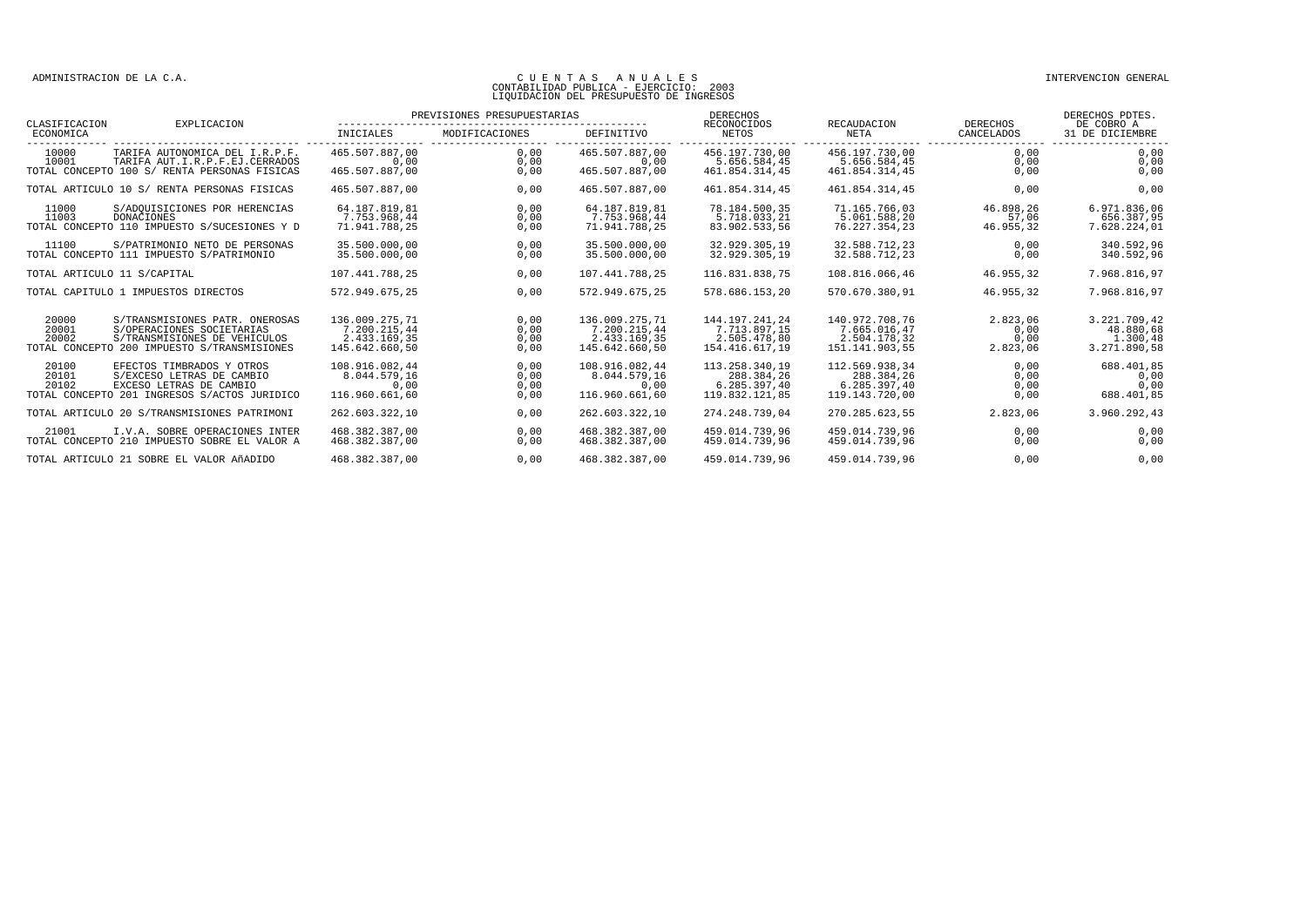| CLASIFICACION                                                        | EXPLICACION                                                                                                                                                                                                                                                                  |                                                                                                                                                     | PREVISIONES PRESUPUESTARIAS                                          |                                                                                                                                                     | DERECHOS<br>RECONOCIDOS                                                                                                                             | RECAUDACION                                                                                                                                         | DERECHOS                                                             | DERECHOS PDTES.<br>DE COBRO A                                                              |
|----------------------------------------------------------------------|------------------------------------------------------------------------------------------------------------------------------------------------------------------------------------------------------------------------------------------------------------------------------|-----------------------------------------------------------------------------------------------------------------------------------------------------|----------------------------------------------------------------------|-----------------------------------------------------------------------------------------------------------------------------------------------------|-----------------------------------------------------------------------------------------------------------------------------------------------------|-----------------------------------------------------------------------------------------------------------------------------------------------------|----------------------------------------------------------------------|--------------------------------------------------------------------------------------------|
| ECONOMICA                                                            |                                                                                                                                                                                                                                                                              | INICIALES                                                                                                                                           | MODIFICACIONES                                                       | DEFINITIVO                                                                                                                                          | NETOS                                                                                                                                               | NETA                                                                                                                                                | CANCELADOS                                                           | 31 DE DICIEMBRE                                                                            |
| 22001<br>22003<br>22004<br>22005<br>22006<br>22007<br>22008<br>22009 | SOBRE CERVEZA<br>SOBRE LABORES DE TABACO<br>SOBRE HIDROCARBUROS<br>SOBRE DETERMINADOS MEDIOS DE T<br>SOBRE PRODUCTOS INTERMEDIOS<br>SOBRE ENERGÍA (ELECTRICIDAD)<br>SOBRE ALCOHOL Y BEBIDAS DERIVA<br>MINORISTAS DE HIDROCARBUROS<br>TOTAL CONCEPTO 220 IMPUESTOS ESPECIALES | 2.665.744.00<br>66.672.397,00<br>157.435.010,00<br>26.715.156.00<br>202.948,00<br>29.888.500,00<br>11.069.989,00<br>31.397.170,00<br>326.046.914,00 | 0.00<br>0,00<br>0,00<br>0,00<br>0,00<br>0,00<br>0.00<br>0,00<br>0,00 | 2.665.744.00<br>66.672.397,00<br>157.435.010,00<br>26.715.156.00<br>202.948,00<br>29.888.500,00<br>11.069.989,00<br>31.397.170.00<br>326.046.914,00 | 2.612.430,00<br>65.338.950,00<br>154.286.310,00<br>31.416.360.15<br>198.890,04<br>29.290.729,92<br>10.848.590,04<br>32.362.773.67<br>326.355.033,82 | 2.612.430,00<br>65.338.950,00<br>154.286.310,00<br>28.016.622.77<br>198.890,04<br>29.290.729,92<br>10.848.590,04<br>32.169.885,53<br>322.762.408,30 | 0.00<br>0,00<br>0,00<br>0,00<br>0,00<br>0,00<br>0,00<br>0,00<br>0,00 | 0.00<br>0,00<br>0,00<br>3.399.737,38<br>0,00<br>0.00<br>0,00<br>192.888,14<br>3.592.625,52 |
|                                                                      | TOTAL ARTICULO 22 SOBRE CONSUMOS ESPECÍFICO                                                                                                                                                                                                                                  | 326.046.914,00                                                                                                                                      | 0.00                                                                 | 326.046.914,00                                                                                                                                      | 326.355.033,82                                                                                                                                      | 322.762.408,30                                                                                                                                      | 0.00                                                                 | 3.592.625,52                                                                               |
|                                                                      | TOTAL CAPITULO 2 IMPUESTOS INDIRECTOS                                                                                                                                                                                                                                        | 1.057.032.623,10                                                                                                                                    | 0.00                                                                 | 1.057.032.623,10                                                                                                                                    | 1.059.618.512,82                                                                                                                                    | 1.052.062.771,81                                                                                                                                    | 2.823,06                                                             | 7.552.917,95                                                                               |
| 30006<br>30050                                                       | CULTURA Y TURISMO<br>CORTES DE ARAGON<br>TOTAL CONCEPTO 300 VENTA DE BIENES                                                                                                                                                                                                  | 1.202,00<br>9.000,00<br>10.202.00                                                                                                                   | 0,00<br>0,00<br>0.00                                                 | 1,202,00<br>9.000.00<br>10.202.00                                                                                                                   | 0.00<br>0,00<br>0.00                                                                                                                                | 0.00<br>0,00<br>0.00                                                                                                                                | 0.00<br>0,00<br>0,00                                                 | 0,00<br>0,00<br>0,00                                                                       |
| 30100<br>30106<br>30150                                              | PRESIDENCIA Y RELACIONES INSTI<br>CULTURA Y TURISMO<br>CORTES DE ARAGON<br>TOTAL CONCEPTO 301 VENTA DE PUBLICACIONES                                                                                                                                                         | 0,00<br>43.138.00<br>12,000,00<br>55.138,00                                                                                                         | 6.510,00<br>0.00<br>0.00<br>6.510,00                                 | 6.510,00<br>43.138,00<br>12,000,00<br>61.648,00                                                                                                     | 6.510,00<br>49.744.09<br>0,00<br>56.254,09                                                                                                          | 6.510,00<br>22.403.68<br>0,00<br>28.913,68                                                                                                          | 0,00<br>0.00<br>0,00<br>0,00                                         | 0,00<br>27.340.41<br>0,00<br>27.340,41                                                     |
| 30200                                                                | DE CARTONES DE BINGO<br>TOTAL CONCEPTO 302 VENTA MATERIAL DE JUEGO                                                                                                                                                                                                           | 932.000.00<br>932.000,00                                                                                                                            | 0.00<br>0.00                                                         | 932.000.00<br>932,000,00                                                                                                                            | 687.480.28<br>687.480.28                                                                                                                            | 687.480.28<br>687.480.28                                                                                                                            | 0.00<br>0,00                                                         | 0.00<br>0,00                                                                               |
|                                                                      | TOTAL ARTICULO 30 VENTA DE BIENES                                                                                                                                                                                                                                            | 997.340.00                                                                                                                                          | 6.510,00                                                             | 1.003.850.00                                                                                                                                        | 743.734.37                                                                                                                                          | 716.393.96                                                                                                                                          | 0,00                                                                 | 27.340.41                                                                                  |
| 31000<br>31001                                                       | SUSCRIPCION Y VENTA B.O.A.<br>ANUNCIOS B.O.A.<br>TOTAL CONCEPTO 310 BOLETIN OFICIAL DE ARAGON                                                                                                                                                                                | 350.000,00<br>0,00<br>350,000,00                                                                                                                    | 0,00<br>0,00<br>0.00                                                 | 350.000,00<br>0,00<br>350,000,00                                                                                                                    | 160.892,65<br>2.286,39<br>163.179.04                                                                                                                | 124.955,15<br>1.635,95<br>126.591.10                                                                                                                | 0,00<br>0,00<br>0,00                                                 | 35.937,50<br>650,44<br>36.587,94                                                           |
| 31201                                                                | CARTOGRAFIA<br>TOTAL CONCEPTO 312 PRESIDENCIA Y RELACIONES                                                                                                                                                                                                                   | 115.000,00<br>115.000,00                                                                                                                            | 0.00<br>0.00                                                         | 115.000,00<br>115.000,00                                                                                                                            | 52.155.53<br>52.155.53                                                                                                                              | 48.009,79<br>48.009.79                                                                                                                              | 0,00<br>0.00                                                         | 4.145,74<br>4.145,74                                                                       |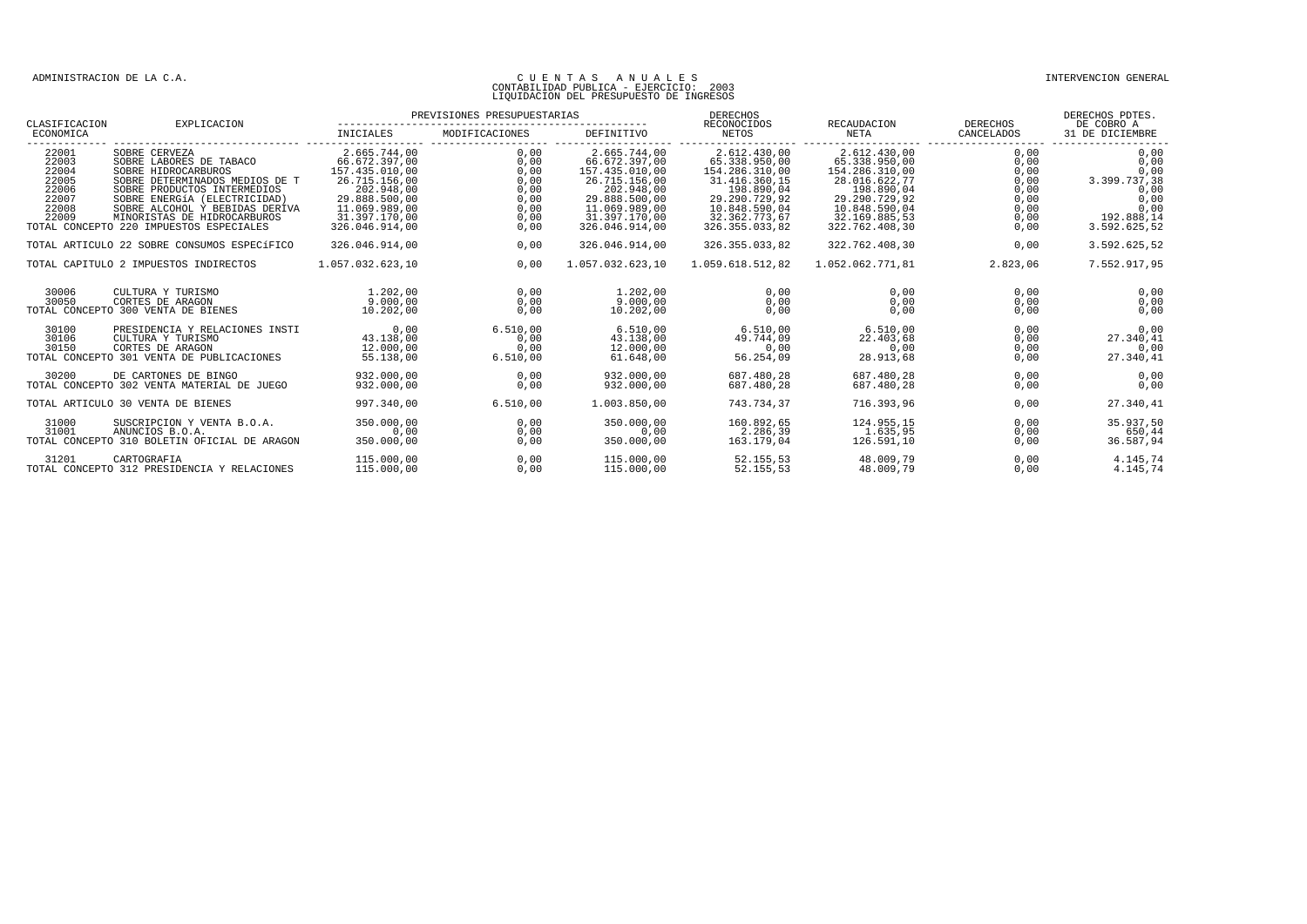| CLASIFICACION                                                        | EXPLICACION                                                                                                                                                                                                     | PREVISIONES PRESUPUESTARIAS                                                                                              |                                                                      |                                                                                                                          | DERECHOS<br>RECONOCIDOS                                                                                                | RECAUDACION                                                                                                            | DERECHOS                                                             | DERECHOS PDTES.<br>DE COBRO A                                                         |
|----------------------------------------------------------------------|-----------------------------------------------------------------------------------------------------------------------------------------------------------------------------------------------------------------|--------------------------------------------------------------------------------------------------------------------------|----------------------------------------------------------------------|--------------------------------------------------------------------------------------------------------------------------|------------------------------------------------------------------------------------------------------------------------|------------------------------------------------------------------------------------------------------------------------|----------------------------------------------------------------------|---------------------------------------------------------------------------------------|
| ECONOMICA                                                            |                                                                                                                                                                                                                 | INICIALES                                                                                                                | MODIFICACIONES                                                       | DEFINITIVO                                                                                                               | NETOS                                                                                                                  | NETA                                                                                                                   | CANCELADOS                                                           | 31 DE DICIEMBRE                                                                       |
| 31300<br>31301                                                       | CUOTAS ALUMNOS ESCUELAS DE CAP<br>COMEDORES<br>TOTAL CONCEPTO 313 AGRICULTURA                                                                                                                                   | 40.240,00<br>38.000,00<br>78.240.00                                                                                      | 0.00<br>0.00<br>0.00                                                 | 40.240.00<br>38,000,00<br>78,240,00                                                                                      | 30.967,01<br>30.713.97<br>61.680.98                                                                                    | 30.967,01<br>30.713.97<br>61.680.98                                                                                    | 0.00<br>0,00<br>0.00                                                 | 0.00<br>0,00<br>0.00                                                                  |
| 31500<br>31504                                                       | HOSPITALES Y DISPENSARIOS<br>GUARDERIAS<br>TOTAL CONCEPTO 315 SANIDAD, CONSUMO Y BIENEST                                                                                                                        | 0.00<br>0.00<br>0.00                                                                                                     | 0.00<br>0.00<br>0,00                                                 | 0.00<br>0.00<br>0.00                                                                                                     | 673,99<br>6.962.69<br>7.636.68                                                                                         | 673,99<br>6.962.69<br>7.636.68                                                                                         | 0.00<br>0,00<br>0.00                                                 | 0,00<br>0,00<br>0,00                                                                  |
| 31600<br>31601<br>31602<br>31603<br>31604<br>31605<br>31606<br>31608 | INSTALACIONES DEPORTIVAS<br>ACTIVIDADES DEPORTIVAS<br>RESIDENCIAS<br>ALBERGUES<br>CAMPAMENTOS<br>ACTIVIDADES<br>CARNET JOVEN<br>GUARDERIAS<br>TOTAL CONCEPTO 316 DE EDUCACION Y CIENCIA Y                       | 480.850,00<br>30.051,00<br>824.775,00<br>269.782,00<br>22.000,00<br>20.000,00<br>21,000,00<br>443.299.13<br>2.111.757.13 | 0.00<br>0,00<br>0,00<br>0,00<br>0,00<br>0,00<br>0,00<br>0,00<br>0.00 | 480.850,00<br>30.051,00<br>824.775,00<br>269.782,00<br>22.000,00<br>20.000.00<br>21,000,00<br>443.299.13<br>2.111.757.13 | 203.930,66<br>2.837.55<br>846.204,19<br>300.916,65<br>36.279,12<br>1.121,34<br>83.599,27<br>306.586,46<br>1.781.475.24 | 203.930,66<br>2.837,55<br>676.051,44<br>285.512,53<br>36.279,12<br>1.121,34<br>83.599,27<br>306.586,46<br>1.595.918.37 | 0,00<br>0,00<br>0,00<br>0,00<br>0,00<br>0,00<br>0,00<br>0,00<br>0.00 | 0,00<br>0,00<br>170.152,75<br>15.404,12<br>0,00<br>0,00<br>0,00<br>0,00<br>185.556,87 |
| 31701                                                                | LABORATORIOS<br>TOTAL CONCEPTO 317 OBRAS PUBLICAS. URBANISMO                                                                                                                                                    | 18.500,00<br>18,500,00                                                                                                   | 0.00<br>0.00                                                         | 18,500,00<br>18,500,00                                                                                                   | 0,00<br>0.00                                                                                                           | 0,00<br>0.00                                                                                                           | 0,00<br>0.00                                                         | 0,00<br>0,00                                                                          |
| 31906<br>31907<br>31950                                              | CULTURA Y TURISMO<br>EDUCACION Y CIENCIA<br>CORTES DE ARAGON<br>TOTAL CONCEPTO 319 OTROS INGRESOS POR PRESTA                                                                                                    | 7.000,00<br>1.350.000,00<br>90.000.00<br>1.447.000.00                                                                    | 0,00<br>0.00<br>0,00<br>0.00                                         | 7.000,00<br>1.350.000,00<br>90.000.00<br>1.447.000.00                                                                    | 0.00<br>1.292.995.65<br>0.00<br>1.292.995,65                                                                           | 0,00<br>1.209.756,65<br>0.00<br>1.209.756,65                                                                           | 0,00<br>0,00<br>0,00<br>0,00                                         | 0,00<br>83.239.00<br>0,00<br>83.239,00                                                |
|                                                                      | TOTAL ARTICULO 31 PRESTACIONES DE SERVICIOS                                                                                                                                                                     | 4.120.497.13                                                                                                             | 0.00                                                                 | 4.120.497.13                                                                                                             | 3.359.123,12                                                                                                           | 3.049.593.57                                                                                                           | 0,00                                                                 | 309.529,55                                                                            |
| 32004<br>32019<br>32022<br>32023<br>32024                            | TASA 04 AUTORIZ.EN MATERIA DE<br>TASA 19 PREST.DE SERV.ADMVOS.Y<br>TASA 22 INSERCION ANUNCIOS EN<br>TASA 23 INSCRIP.Y PUBLIC.ASOCI<br>TASA 24 DERECHOS DE EXAMEN<br>TOTAL CONCEPTO 320 PRESIDENCIA Y RELACIONES | 18.500,00<br>1,200,000,00<br>420,000,00<br>15.000,00<br>40.000.00<br>1.693.500.00                                        | 0,00<br>0,00<br>0,00<br>0,00<br>0,00<br>0.00                         | 18.500,00<br>1,200,000,00<br>420,000,00<br>15.000.00<br>40.000.00<br>1.693.500.00                                        | 27.483,50<br>1.524.980,80<br>764.032,72<br>29.649,54<br>11.175,08<br>2.357.321,64                                      | 27.483,50<br>1,524,980,80<br>764.032.72<br>29.649,54<br>11.175,08<br>2.357.321,64                                      | 0,00<br>0,00<br>0,00<br>0,00<br>0,00<br>0.00                         | 0,00<br>0,00<br>0,00<br>0,00<br>0,00<br>0.00                                          |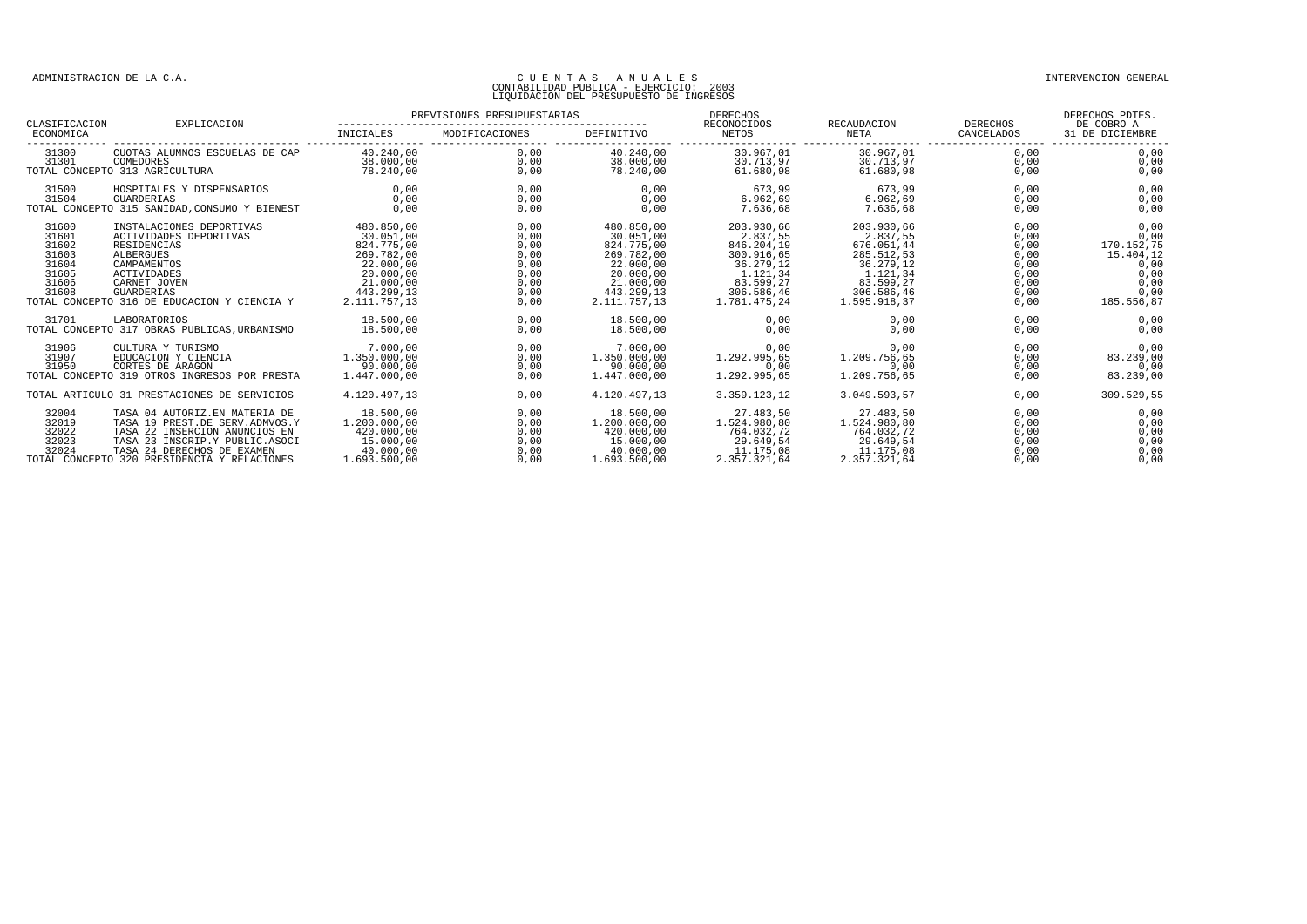| CLASIFICACION                             | EXPLICACION                                                                                                                                                                                                                 | PREVISIONES PRESUPUESTARIAS                                                            |                                              |                                                                                        | DERECHOS<br>RECONOCIDOS                                                                |                                                                                        | <b>DERECHOS</b>                              | DERECHOS PDTES.<br>DE COBRO A                             |
|-------------------------------------------|-----------------------------------------------------------------------------------------------------------------------------------------------------------------------------------------------------------------------------|----------------------------------------------------------------------------------------|----------------------------------------------|----------------------------------------------------------------------------------------|----------------------------------------------------------------------------------------|----------------------------------------------------------------------------------------|----------------------------------------------|-----------------------------------------------------------|
| ECONOMICA                                 |                                                                                                                                                                                                                             | INICIALES                                                                              | MODIFICACIONES                               | DEFINITIVO                                                                             | NETOS                                                                                  | RECAUDACION<br>NETA                                                                    | CANCELADOS<br>--------------------           | 31 DE DICIEMBRE                                           |
| 32100<br>32105<br>32106<br>32107          | TASA LABORATORIOS<br>TASA 05 ORDENACION TRANSPORTE<br>TASA 06 ACTUACIONES EN MATERIA<br>TASA 07 SERVC.DE EXPEDICION CE<br>TOTAL CONCEPTO 321 OBRAS PUBLICAS, URBANISMO                                                      | 0.00<br>600,000,00<br>200.000,00<br>15,000,00<br>815.000,00                            | 0,00<br>0,00<br>0,00<br>0.00<br>0,00         | 0.00<br>600,000,00<br>200.000,00<br>15.000.00<br>815.000,00                            | 18.478,91<br>1.684.888,74<br>443.628,90<br>21.090.22<br>2.168.086,77                   | 17.186,60<br>1.684.888.74<br>436.175,50<br>21.090.22<br>2.159.341,06                   | 0.00<br>0,00<br>0,00<br>0.00<br>0,00         | 1.292.31<br>0,00<br>7.453,40<br>0.00<br>8.745,71          |
| 32209<br>32210<br>32211<br>32216<br>32217 | TASA 09 SERV. FACULTATIVOS S/ 0<br>TASA 10 SERV. FACULTATIVOS AGRO<br>TASA 11 SERV. FACULTATIVOS VETE<br>TASA 16 EXPED.LICENCIAS Y PERM<br>TASA 17 SERV. MONTES Y APROV. FO<br>TOTAL CONCEPTO 322 AGRICULTURA Y MEDIO AMBIE | 156.263.00<br>231.000,00<br>1.025.000.00<br>1.500.000.00<br>660,000,00<br>3.572.263.00 | 0.00<br>0,00<br>0,00<br>0,00<br>0,00<br>0,00 | 156.263.00<br>231.000,00<br>1.025.000.00<br>1.500.000.00<br>660.000.00<br>3.572.263.00 | 299.602.98<br>192.579,66<br>2.017.289.86<br>2.295.757,74<br>412.486,19<br>5.217.716.43 | 299.602.98<br>192.579,66<br>2.017.158,23<br>2.295.678,78<br>346.189,36<br>5.151.209.01 | 0.00<br>0,00<br>0,00<br>0,00<br>0,00<br>0.00 | 0,00<br>0,00<br>131,63<br>78,96<br>66.296,83<br>66.507,42 |
| 32312<br>32313<br>32320<br>32321          | TASA 12 INSP.Y CONTROL SANIT.O<br>TASA 13 SERV. SANITARIOS<br>TASA 20 SERV. FARMACEUTICOS<br>TASA 21 SERV. SOCIALES<br>TOTAL CONCEPTO 323 SANIDAD, CONSUMO Y BIENEST                                                        | 25,000,00<br>40.000,00<br>24.700,00<br>12,300,00<br>102.000,00                         | 0.00<br>0.00<br>0,00<br>0,00<br>0,00         | 25,000,00<br>40.000,00<br>24.700,00<br>12,300,00<br>102.000,00                         | 13.505.82<br>122.956,57<br>37.316,27<br>1.390.73<br>175.169.39                         | 13.505.82<br>122.956,57<br>37.316,27<br>1.390.73<br>175.169,39                         | 0.00<br>0,00<br>0,00<br>0,00<br>0,00         | 0.00<br>0,00<br>0,00<br>0.00<br>0,00                      |
| 32615<br>32625                            | TASA 15 SERV. EXPD. TITULOS ACAD<br>TASA SERVICIOS REGISTRO TERRIT<br>TOTAL CONCEPTO 326 DE EDUCACION Y CIENCIA                                                                                                             | 375,000,00<br>8.000.00<br>383.000.00                                                   | 0.00<br>0,00<br>0,00                         | 375,000,00<br>8.000.00<br>383,000,00                                                   | 450.745,70<br>7.176.64<br>457.922.34                                                   | 450.745.70<br>6.808,76<br>457.554.46                                                   | 0.00<br>0,00<br>0,00                         | 0,00<br>367,88<br>367.88                                  |
| 32714                                     | TASA 14 SERV.ORD.ACTIVID.IND.E<br>TOTAL CONCEPTO 327 DE INDUSTRIA COMERCIO Y D                                                                                                                                              | 4.146.980.00<br>4.146.980.00                                                           | 0.00<br>0.00                                 | 4.146.980.00<br>4.146.980.00                                                           | 2.759.292,18<br>2.759.292.18                                                           | 2.302.375,81<br>2.302.375.81                                                           | 0.00<br>0.00                                 | 456.916,37<br>456.916.37                                  |
| 32901<br>32902<br>32903                   | TASA 01 DIRECCION E INSPECCION<br>TASA 02 REDACCION PROYECTOS, CO<br>TASA 03 SERV. ADMVOS. REDAC. INFO<br>TOTAL CONCEPTO 329 VARIOS DEPARTAMENTOS                                                                           | 2.500.000,00<br>0.00<br>200.000,00<br>2.700.000.00                                     | 0,00<br>0,00<br>0,00<br>0.00                 | 2.500.000,00<br>0,00<br>200.000,00<br>2.700.000.00                                     | 2.073.571,41<br>8.223,79<br>142.804,47<br>2.224.599.67                                 | 1.365.756,80<br>6.462,79<br>133.153,19<br>1.505.372.78                                 | 0,00<br>0,00<br>0,00<br>0.00                 | 707.814,61<br>1.761,00<br>9.651,28<br>719.226.89          |
|                                           | TOTAL ARTICULO 32 OTRAS TASAS                                                                                                                                                                                               | 13.412.743,00                                                                          | 0,00                                         | 13.412.743,00                                                                          | 15.360.108,42                                                                          | 14.108.344.15                                                                          | 0.00                                         | 1.251.764,27                                              |
| 33100                                     | LABORATORIO CALIDAD EDIFICACIO<br>TOTAL CONCEPTO 331 PRECIOS PUBLICOS OOPP                                                                                                                                                  | 0.00<br>0.00                                                                           | 0.00<br>0.00                                 | 0.00<br>0.00                                                                           | 2.700,86<br>2.700.86                                                                   | 785,34<br>785,34                                                                       | 0.00<br>0.00                                 | 1.915,52<br>1.915,52                                      |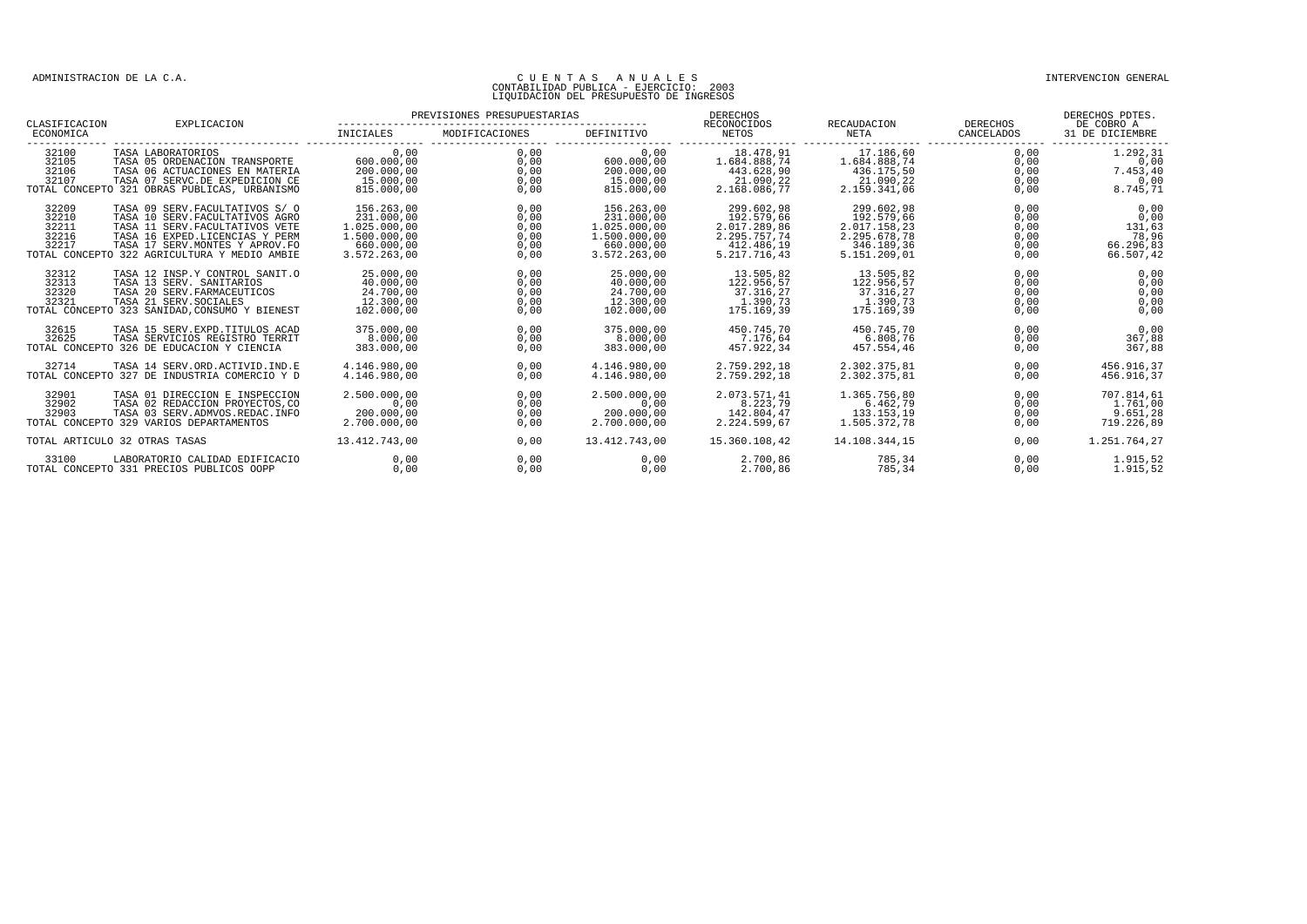| CLASIFICACION                                                                                   | EXPLICACION                                                                                                                                                                                                                                                         | PREVISIONES PRESUPUESTARIAS                                                                  |                                                                                                            |                                                                                                                  | <b>DERECHOS</b><br>RECONOCIDOS                                                                                                            | RECAUDACION                                                                                                                                   | <b>DERECHOS</b>                                                                      | DERECHOS PDTES.<br>DE COBRO A                                                                    |
|-------------------------------------------------------------------------------------------------|---------------------------------------------------------------------------------------------------------------------------------------------------------------------------------------------------------------------------------------------------------------------|----------------------------------------------------------------------------------------------|------------------------------------------------------------------------------------------------------------|------------------------------------------------------------------------------------------------------------------|-------------------------------------------------------------------------------------------------------------------------------------------|-----------------------------------------------------------------------------------------------------------------------------------------------|--------------------------------------------------------------------------------------|--------------------------------------------------------------------------------------------------|
| ECONOMICA                                                                                       |                                                                                                                                                                                                                                                                     | INICIALES                                                                                    | MODIFICACIONES                                                                                             | DEFINITIVO                                                                                                       | NETOS                                                                                                                                     | NETA                                                                                                                                          | CANCELADOS                                                                           | 31 DE DICIEMBRE                                                                                  |
| 33200<br>33201<br>33202<br>33203                                                                | PRECIOS PUBLICOS-LABORATORIO D<br>PRECIOS PUBLICOS-LABORATORIO A<br>PRECIOS PÚBLICOS - CENSYRA<br>PRECIOS PÚBLICOS - CENTRO TECN<br>TOTAL CONCEPTO 332 PRECIOS PÚBLICOS                                                                                             | 7.000.00<br>120.000,00<br>15.000,00<br>15.000,00<br>157.000,00                               | 0.00<br>0,00<br>0,00<br>0.00<br>0,00                                                                       | 7.000.00<br>120.000,00<br>15.000,00<br>15.000,00<br>157.000,00                                                   | 2.698.68<br>$2\overline{7}.81\overline{7}.35$<br>3.674,40<br>8.794,30<br>42.984,73                                                        | 1.884.95<br>$2\overline{4.408, 47}$<br>3.283,56<br>7.595,96<br>37.172,94                                                                      | 0.00<br>0,00<br>0,00<br>0,00<br>0,00                                                 | 813,73<br>3.408,88<br>390,84<br>1.198.34<br>5.811,79                                             |
| 33600                                                                                           | VARIOS<br>TOTAL CONCEPTO 336 EDUCACION Y CIENCIA                                                                                                                                                                                                                    | 0,00<br>0.00                                                                                 | 0,00<br>0,00                                                                                               | 0,00<br>0.00                                                                                                     | 113.885,69<br>113.885.69                                                                                                                  | 113.885,69<br>113.885.69                                                                                                                      | 0,00<br>0,00                                                                         | 0,00<br>0,00                                                                                     |
| 33800                                                                                           | PRECIOS PUBLICOS - DEPORTES<br>TOTAL CONCEPTO 338 PRECIOS PUBLICOS DE CULTU                                                                                                                                                                                         | 0.00<br>0.00                                                                                 | 0.00<br>0,00                                                                                               | 0.00<br>0.00                                                                                                     | 277.630.84<br>277.630,84                                                                                                                  | 277.630.84<br>277.630,84                                                                                                                      | 0.00<br>0,00                                                                         | 0,00<br>0,00                                                                                     |
|                                                                                                 | TOTAL ARTICULO 33 PRECIOS PÚBLICOS                                                                                                                                                                                                                                  | 157.000,00                                                                                   | 0,00                                                                                                       | 157.000,00                                                                                                       | 437.202,12                                                                                                                                | 429.474,81                                                                                                                                    | 0,00                                                                                 | 7.727,31                                                                                         |
| 37000<br>37001<br>37002<br>37003<br>37004                                                       | CASINOS<br>$1.940.510, 31$<br>$41.258.076.00$<br><b>BINGOS</b><br>MAQUINAS RECREATIVAS<br>LOTERIAS, RIFAS, BOLETOS Y COMBI<br>M. RECREATIVAS GRAVAMEN COMPLE<br>TOTAL CONCEPTO 370 TASA FISCAL S/ EL JUEGO                                                          | 34.584.275.96<br>13.502,81<br>0,00<br>77.796.365.08                                          | 0,00<br>0,00<br>0,00<br>0,00<br>0,00<br>0.00                                                               | 1.940.510,31<br>41.258.076.00<br>34.584.275,96<br>13.502,81<br>0,00<br>77.796.365.08                             | 2.766.026,32<br>37.677.052,80<br>32.635.990,33<br>9.515,47<br>198.092,92-<br>72.890.492.00                                                | 2.766.026,32<br>37.677.052,80<br>30.393.961,78<br>9.515,47<br>198.092,92-<br>70.648.463.45                                                    | 0,00<br>0,00<br>0,00<br>0,00<br>0,00<br>0.00                                         | 0,00<br>0,00<br>2.242.028,55<br>0,00<br>0,00<br>2.242.028,55                                     |
|                                                                                                 | TOTAL ARTICULO 37 TASA FISCAL S/ EL JUEGO                                                                                                                                                                                                                           | 77.796.365.08                                                                                | 0.00                                                                                                       | 77.796.365.08                                                                                                    | 72.890.492.00                                                                                                                             | 70.648.463.45                                                                                                                                 | 0.00                                                                                 | 2.242.028,55                                                                                     |
| 38000<br>38001<br>38002<br>38003<br>38004<br>38005<br>38006<br>38007<br>38008<br>38009<br>38013 | VARIOS<br>ECONOMIA HACIENDA Y EMPLEO<br>O.P., URBANISMO Y TRANSPORTE<br>AGRICULTURA<br>INDUSTRIA COMERCIO Y DESARROLL<br>SANIDAD, CONSUMO Y BIENESTAR S<br>CULTURA Y TURISMO<br>EDUCACION Y CIENCIA<br>MEDIO AMBIENTE<br>PRESIDENCIA Y RELAC. INSTITUCI<br>I.S.V.A. | 1,900,000,00<br>0.00<br>0,00<br>0,00<br>0,00<br>0,00<br>0,00<br>0.00<br>0,00<br>0,00<br>0,00 | 766,70<br>0.00<br>0,00<br>0,00<br>43.597,19<br>0,00<br>76.768,32<br>40.955.19<br>0,00<br>10.494,82<br>0,00 | 1.900.766,70<br>0,00<br>0,00<br>0,00<br>43.597,19<br>0,00<br>76.768,32<br>40.955.19<br>0,00<br>10.494,82<br>0,00 | 225.539,88<br>22.016,73<br>127.455,87<br>35.096,32<br>7.683,53<br>116.642,34<br>76.841,52<br>49.627,84<br>23,32<br>48.056,56<br>24.267,57 | 223.133,77<br>17.723,95<br>127.455,87<br>35.096,32<br>7.683,53<br>116.642,34<br>76.841,52<br>46.786,59<br>23,32<br>$48.056,56$<br>$24.267,57$ | 0,00<br>0.00<br>0,00<br>0,00<br>0,00<br>0,00<br>0,00<br>0,00<br>0,00<br>0,00<br>0,00 | 2.406,11<br>4.292,78<br>0,00<br>0,00<br>0,00<br>0,00<br>0,00<br>2.841,25<br>0,00<br>0,00<br>0,00 |
|                                                                                                 | TOTAL CONCEPTO 380 DE EJERCICIOS CERRADOS                                                                                                                                                                                                                           | 1,900,000,00                                                                                 | 172.582,22                                                                                                 | 2.072.582,22                                                                                                     | 733.251,48                                                                                                                                | 723.711,34                                                                                                                                    | 0,00                                                                                 | 9.540,14                                                                                         |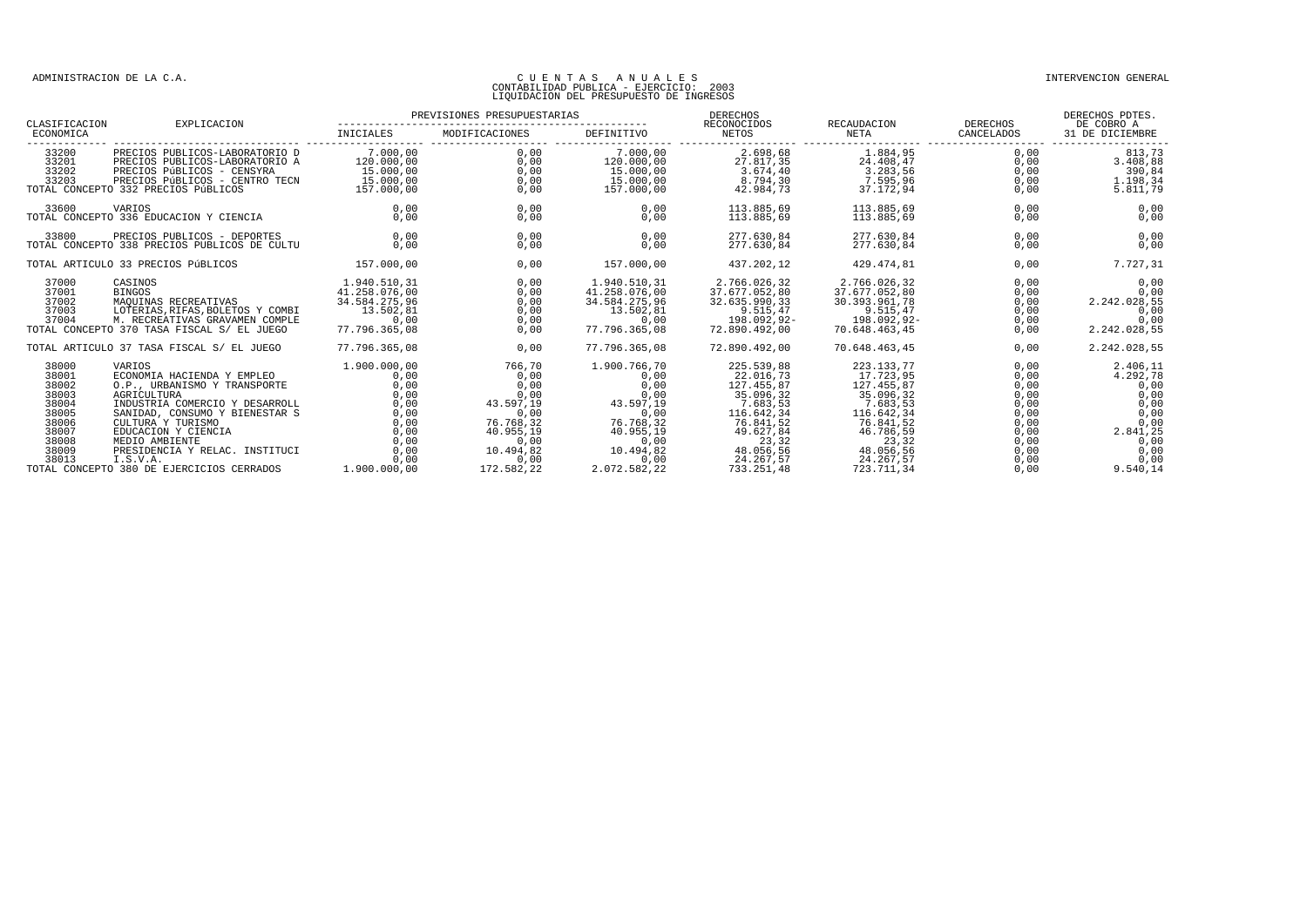|                                                                                        |                                                                                                                                                                                                                                                                                                            |                                                                                                                                      | PREVISIONES PRESUPUESTARIAS                                                                                    |                                                                                                                                       | DERECHOS<br>RECONOCIDOS                                                                                                                           | RECAUDACION                                                                                                                                      | <b>DERECHOS</b>                                                                      | DERECHOS PDTES.<br>DE COBRO A                                                                       |
|----------------------------------------------------------------------------------------|------------------------------------------------------------------------------------------------------------------------------------------------------------------------------------------------------------------------------------------------------------------------------------------------------------|--------------------------------------------------------------------------------------------------------------------------------------|----------------------------------------------------------------------------------------------------------------|---------------------------------------------------------------------------------------------------------------------------------------|---------------------------------------------------------------------------------------------------------------------------------------------------|--------------------------------------------------------------------------------------------------------------------------------------------------|--------------------------------------------------------------------------------------|-----------------------------------------------------------------------------------------------------|
| CLASIFICACION<br>ECONOMICA                                                             | EXPLICACION                                                                                                                                                                                                                                                                                                | INICIALES                                                                                                                            | MODIFICACIONES                                                                                                 | DEFINITIVO                                                                                                                            | NETOS                                                                                                                                             | NETA                                                                                                                                             | CANCELADOS                                                                           | 31 DE DICIEMBRE                                                                                     |
| 38100<br>38101<br>38102<br>38103<br>38104<br>38105<br>38106<br>38107<br>38108<br>38109 | PRESIDENCIA Y RELACIONES INSTI<br>ECONOMIA, HACIENDA Y EMPLEO<br>OBRAS PUBLICAS, URBANISMO Y TRA<br>AGRICULTURA<br>INDUSTRIA COMERCIO Y DESARROLL<br>SANIDAD, CONSUMO Y BIENESTAR SO<br>CULTURA Y TURISMO<br>EDUCACION Y CIENCIA<br>MEDIO AMBIENTE<br>OTROS<br>TOTAL CONCEPTO 381 DE PRESUPUESTO CORRIENTE | 55.000.00<br>130.000,00<br>0.00<br>115.000,00<br>98.000,00<br>0,00<br>11.680,00<br>165.627.00<br>2.476,00<br>43.000,00<br>620.783.00 | 0.00<br>2.883,56<br>0.00<br>$2.997,00$<br>76.627,29<br>0,00<br>0,00<br>46.080,00<br>0,00<br>0,00<br>128.587,85 | 55.000.00<br>132.883.56<br>0.00<br>117.997,00<br>174.627,29<br>0,00<br>11.680,00<br>211,707,00<br>2.476,00<br>43.000,00<br>749.370.85 | 1.429.772,40<br>38.779,47<br>8.214.85<br>175.556,32<br>191.054,27<br>8.467,70<br>7.442,75<br>288.774.22<br>3.949, 10<br>18.560,94<br>2.170.572.02 | 1.421.618.87<br>38.036,28<br>8.214.85<br>175.556,32<br>191.054,27<br>8.467,70<br>7.442,75<br>286.078.15<br>3.949,10<br>18.560,94<br>2.158.979.23 | 0.00<br>0,00<br>0.00<br>0,00<br>0,00<br>0,00<br>0,00<br>0.00<br>0,00<br>0,00<br>0,00 | 8.153,53<br>743,19<br>0.00<br>0,00<br>0,00<br>0,00<br>0,00<br>2.696.07<br>0,00<br>0,00<br>11.592,79 |
|                                                                                        | TOTAL ARTICULO 38 REINTEGRO                                                                                                                                                                                                                                                                                | 2.520.783,00                                                                                                                         | 301.170,07                                                                                                     | 2.821.953,07                                                                                                                          | 2.903.823,50                                                                                                                                      | 2.882.690,57                                                                                                                                     | 0,00                                                                                 | 21.132,93                                                                                           |
| 39001<br>39002<br>39004<br>39005                                                       | RESERVAS NACIONALES DE CAZA<br>PERMISOS CAZA EN COTOS SOCIAL<br>10% FONDO MEJORAS FORESTALES<br>OTROS INGRESOS<br>TOTAL CONCEPTO 390 AGRICULTURA Y MEDIO AMBIE                                                                                                                                             | 42.000,00<br>17.000.00<br>100.000,00<br>800.000,00<br>959,000,00                                                                     | 0,00<br>0.00<br>0,00<br>0,00<br>0.00                                                                           | 42.000,00<br>17.000.00<br>100.000,00<br>800.000,00<br>959,000,00                                                                      | 140.507,27<br>12.499.56<br>89.199,71<br>0,00<br>242.206.54                                                                                        | 140.507,27<br>12.499.56<br>89.199,71<br>0,00<br>242.206.54                                                                                       | 0,00<br>0.00<br>0,00<br>0,00<br>0,00                                                 | 0,00<br>0.00<br>0,00<br>0,00<br>0,00                                                                |
| 39100                                                                                  | DAÑOS EN CARRETERAS<br>TOTAL CONCEPTO 391 DE OBRAS PUBLICAS, URBANIS                                                                                                                                                                                                                                       | 110.000,00<br>110.000.00                                                                                                             | 0,00<br>0.00                                                                                                   | 110.000,00<br>110,000,00                                                                                                              | 55.927,68<br>55.927.68                                                                                                                            | 53.636,89<br>53.636.89                                                                                                                           | 0,00<br>0.00                                                                         | 2.290,79<br>2.290,79                                                                                |
| 39200<br>39204<br>39207                                                                | PRESIDENCIA Y RELACIONES INSTI<br>INDUSTRIA, COMERCIO Y DESARROLL<br>EDUCACION Y CIENCIA<br>TOTAL CONCEPTO 392 DERECHOS DE EXAMEN                                                                                                                                                                          | 140.000.00<br>0.00<br>36.060,00<br>176.060.00                                                                                        | 0.00<br>0.00<br>71.709,89<br>71.709.89                                                                         | 140.000.00<br>0.00<br>107.769,89<br>247.769.89                                                                                        | $3,02-$<br>21,76<br>75.930,96<br>75.949.70                                                                                                        | $3,02-$<br>21,76<br>75.930,96<br>75.949.70                                                                                                       | 0.00<br>0,00<br>0,00<br>0.00                                                         | 0,00<br>0,00<br>0,00<br>0,00                                                                        |
| 39304                                                                                  | INDUSTRIA.COMERCIO Y DESARROLL<br>TOTAL CONCEPTO 393 CURSOS Y OTROS INGRESOS                                                                                                                                                                                                                               | 0.00<br>0.00                                                                                                                         | 116,00<br>116,00                                                                                               | 116,00<br>116,00                                                                                                                      | 116,00<br>116,00                                                                                                                                  | 116,00<br>116,00                                                                                                                                 | 0.00<br>0.00                                                                         | 0,00<br>0.00                                                                                        |
| 39500<br>39501<br>39502<br>39503                                                       | OBRAS PUBLICAS, URBANISMO Y TRA<br>ECONOMIA, HACIENDA Y EMPLEO<br>OBRAS PUBLICAS, URBANISMO Y TRA<br>AGRICULTURA                                                                                                                                                                                           | 0.00<br>2.500.000,00<br>2.300.000,00<br>750.000.00                                                                                   | 0.00<br>0,00<br>0,00<br>0.00                                                                                   | 0.00<br>2.500.000,00<br>2.300.000,00<br>750.000.00                                                                                    | 703.209.76<br>2.594.313,00<br>4.011.837,19<br>174.375.40                                                                                          | 95.483.17<br>1.658.747,41<br>2.215.553,58<br>124.773.50                                                                                          | 0.00<br>0,00<br>0,00<br>0.00                                                         | 607.726,59<br>935.565,59<br>1.796.283,61<br>49.601.90                                               |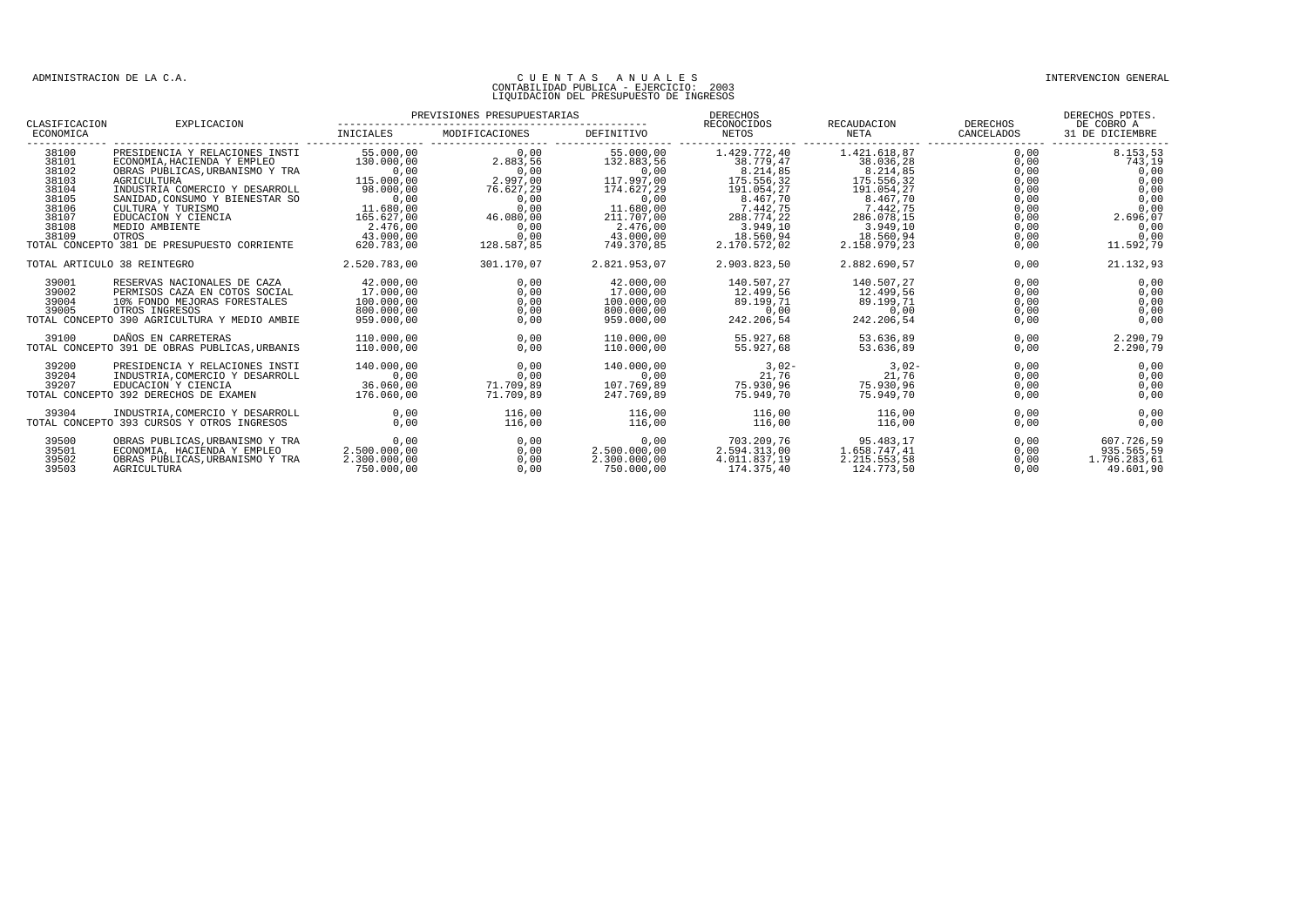| CLASIFICACION                                                                                   | EXPLICACION                                                                                                                                                                                                                                                                                                                                                                                    | PREVISIONES PRESUPUESTARIAS                                                  |                                                                                                             |                                                                                                                                           | DERECHOS<br>RECONOCIDOS                                                                                                                                 | RECAUDACION DERECHOS                                                                                                                                     |                                                                                              | DERECHOS PDTES.<br>DE COBRO A                                                                |
|-------------------------------------------------------------------------------------------------|------------------------------------------------------------------------------------------------------------------------------------------------------------------------------------------------------------------------------------------------------------------------------------------------------------------------------------------------------------------------------------------------|------------------------------------------------------------------------------|-------------------------------------------------------------------------------------------------------------|-------------------------------------------------------------------------------------------------------------------------------------------|---------------------------------------------------------------------------------------------------------------------------------------------------------|----------------------------------------------------------------------------------------------------------------------------------------------------------|----------------------------------------------------------------------------------------------|----------------------------------------------------------------------------------------------|
| ECONOMICA                                                                                       |                                                                                                                                                                                                                                                                                                                                                                                                |                                                                              |                                                                                                             |                                                                                                                                           |                                                                                                                                                         |                                                                                                                                                          |                                                                                              |                                                                                              |
| 39504<br>39505<br>39506<br>39508                                                                | INDUSTRIA, COMERCIO Y TURISMO 75.000,00<br>SANIDAD, CONSUMO Y BIENESTAR S<br>CULTURA Y TURISMO<br>MEDIO AMBIENTE                                                                                                                                                                                                                                                                               | 450.000,00<br>$\begin{array}{c c} 35.000,00 \\ 400.000,00 \end{array}$       | 0,00<br>0,00<br>0,00<br>0,00<br>0.00                                                                        | 450.000,00<br>$35.\overline{000},\overline{00}$<br>$400.\overline{000},00$<br>0.00<br>6.510.000.00                                        | 454.137.99<br>18.766,56<br>368.941,80<br>1.091,58<br>8.407.835.12                                                                                       | $0.00$ $75.000.00$ $81.161.84$ $41.190.66$<br>183.007,27<br>7.268,65<br>195.216,63<br>1.091,58<br>4.522.332,45                                           | 0,00<br>0,00<br>0,00<br>0,00<br>0,00<br>0.00                                                 | 39.971,18<br>271.130,72<br>11.497,91<br>173.725,17<br>0,00<br>3.885.502,67                   |
| 39600<br>39601<br>39602<br>39603<br>39604<br>39605<br>39606<br>39607<br>39608<br>39609<br>39613 | PRESIDENCIA Y RELACIONES INSTI<br>CONOMIA, HACIENDA Y EMPLEO<br>OBRAS PUBLICAS, URBANISMO Y TRA $200.000,00$<br>AGRICULTURA (COMERCIO Y DESARROLL 240.000,00<br>INDUSTRIA, COMERCIO Y DESARROLL 0,00<br>SANIDAD, CONSUMO Y BIENESTAR SO<br>CULTURA Y TURISMO<br>EDUCACION Y CIENCIA<br>MEDIO AMBIENTE<br>OTROS<br>ISVA<br>39613 ISVA<br>TOTAL CONCEPTO 396 INGRESOS DIVERSOS RECUR. 600.000,00 | 0,00<br>0,00<br>0,00<br>0,00<br>IA 0,000<br>100.000,00<br>60.000,000<br>0.00 | $52.350,80\n1.116,00\n0,00\n3.308,43$<br>0,00<br>29.557.71<br>8.123,27<br>0,00<br>0.00<br>0.00<br>94.456,21 | 52.350,80<br>1.116,00<br>200.000,00<br>240.000,00<br>3.308,43<br>$29.557,71$<br>8 123,27<br>100.000,00<br>60.000.00<br>0.00<br>694.456,21 | 113.760,63<br>97.612,59<br>51.693,32<br>$243.632,70$<br>3.718,43<br>510,22<br>46.975,49<br>8.528,36<br>60.547,50<br>17.364.52<br>3.136.86<br>647.480,62 | 113.760,63<br>97.612,59<br>51.693,32<br>$243.632,70$<br>3.718,43<br>510, 22<br>46.975,49<br>8.528,36<br>60.547,50<br>17.364.52<br>3.136.86<br>647.480.62 | 0,00<br>0,00<br>0,00<br>0,00<br>0,00<br>0,00<br>0,00<br>0,00<br>0,00<br>0,00<br>0,00<br>0,00 | 0,00<br>0,00<br>0,00<br>0,00<br>0,00<br>0,00<br>0,00<br>0,00<br>0,00<br>0.00<br>0.00<br>0,00 |
| 39802                                                                                           | INTERESES DE DEMORA<br>TOTAL CONCEPTO 398 RECARGO DE APREMIO Y DEMO                                                                                                                                                                                                                                                                                                                            | 0.00<br>0,00                                                                 | 0.00<br>0,00                                                                                                | 0.00<br>0,00                                                                                                                              | 161.275.60<br>161.275,60                                                                                                                                | 78.514.10<br>78.514,10                                                                                                                                   | 0.00<br>0,00                                                                                 | 82.761,50<br>82.761,50                                                                       |
|                                                                                                 | TOTAL ARTICULO 39 OTROS INGRESOS                                                                                                                                                                                                                                                                                                                                                               | 8.355.060.00                                                                 | 166.282.10                                                                                                  | 8.521.342.10                                                                                                                              | 9.590.791.26                                                                                                                                            | 5.620.236.30                                                                                                                                             | 0.00                                                                                         | 3.970.554,96                                                                                 |
|                                                                                                 | TOTAL CAPITULO 3 TASAS Y OTROS INGRESOS                                                                                                                                                                                                                                                                                                                                                        | 107.359.788.21                                                               | 473.962,17                                                                                                  | 107.833.750,38                                                                                                                            | 105.285.274,79                                                                                                                                          | 97.455.196,81                                                                                                                                            | 0.00                                                                                         | 7.830.077,98                                                                                 |
| 40002<br>40003<br>40005                                                                         | FONDO DE SUFICIENCIA<br>P.I.E. INGRESOS GENERALES EJ.<br>FONDO GARANTIA EJ.ANTERIOR<br>TOTAL CONCEPTO 400 INGRESOS DEL ESTADO FINAN                                                                                                                                                                                                                                                            | 835.215.920,00<br>0.00<br>0.00<br>835.215.920.00                             | 0,00<br>0,00<br>0,00<br>0.00                                                                                | 835.215.920,00<br>0.00<br>0.00<br>835.215.920.00                                                                                          | 803.615.920,00<br>8.452.360,71<br>17.629.062,37<br>829.697.343.08                                                                                       | 803.615.920,00<br>8.452.360,71<br>17.629.062,37<br>829.697.343,08                                                                                        | 0.00<br>0,00<br>0,00<br>0.00                                                                 | 0,00<br>0,00<br>0,00<br>0,00                                                                 |
| 40140                                                                                           | ASISTENCIA SANITARIA DE LA SEG<br>TOTAL CONCEPTO 401 SERVICIOS TRANSFERIDOS                                                                                                                                                                                                                                                                                                                    | 0,00<br>0.00                                                                 | 0,00<br>0.00                                                                                                | 0,00<br>0.00                                                                                                                              | 1.757.722,88 1.757.722,88<br>1.757.722,88                                                                                                               | 1.757.722,88                                                                                                                                             | 0,00<br>0.00                                                                                 | 0,00<br>0.00                                                                                 |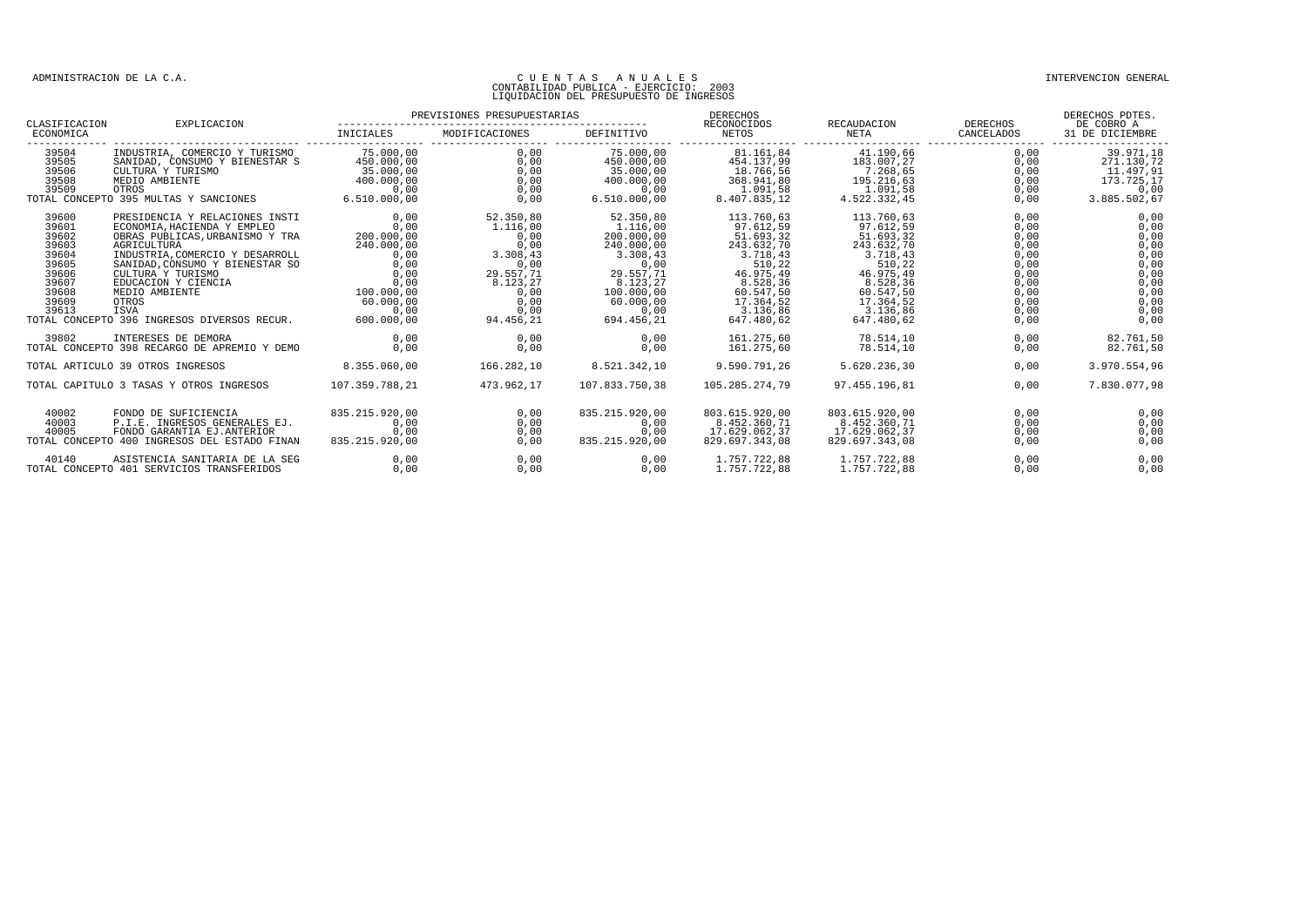| CLASIFICACION                                                                                                                                                                    | EXPLICACION                                                                                                                                                                                                                                                                                                                                                                                                                                                                                                                                                                                                                                    |                                                                                                                                                                                                                                                                                                                                                             |                                                                                                                                                                                                     |                                                                                                                                                                                                                                                                                                          |                                                                                                                                                                                                                                                                                       | RECAUDACION                                                                                                                                                                                                                                                                       | DERECHOS                                                                                                                                                             | DERECHOS PDTES.<br>DE COBRO A<br>31 DE DICIEMBRE                                                                                                                                                                                                    |
|----------------------------------------------------------------------------------------------------------------------------------------------------------------------------------|------------------------------------------------------------------------------------------------------------------------------------------------------------------------------------------------------------------------------------------------------------------------------------------------------------------------------------------------------------------------------------------------------------------------------------------------------------------------------------------------------------------------------------------------------------------------------------------------------------------------------------------------|-------------------------------------------------------------------------------------------------------------------------------------------------------------------------------------------------------------------------------------------------------------------------------------------------------------------------------------------------------------|-----------------------------------------------------------------------------------------------------------------------------------------------------------------------------------------------------|----------------------------------------------------------------------------------------------------------------------------------------------------------------------------------------------------------------------------------------------------------------------------------------------------------|---------------------------------------------------------------------------------------------------------------------------------------------------------------------------------------------------------------------------------------------------------------------------------------|-----------------------------------------------------------------------------------------------------------------------------------------------------------------------------------------------------------------------------------------------------------------------------------|----------------------------------------------------------------------------------------------------------------------------------------------------------------------|-----------------------------------------------------------------------------------------------------------------------------------------------------------------------------------------------------------------------------------------------------|
| ECONOMICA                                                                                                                                                                        |                                                                                                                                                                                                                                                                                                                                                                                                                                                                                                                                                                                                                                                | <b>INICIALES</b>                                                                                                                                                                                                                                                                                                                                            | MODIFICACIONES                                                                                                                                                                                      | DEFINITIVO                                                                                                                                                                                                                                                                                               | NETOS                                                                                                                                                                                                                                                                                 | NETA                                                                                                                                                                                                                                                                              | CANCELADOS                                                                                                                                                           |                                                                                                                                                                                                                                                     |
| 40200                                                                                                                                                                            | PLAN NACIONAL I+D<br>TOTAL CONCEPTO 402 SUBV. INDUSTRIA, COMERCIO Y                                                                                                                                                                                                                                                                                                                                                                                                                                                                                                                                                                            | 186.314.00<br>186.314,00                                                                                                                                                                                                                                                                                                                                    | 0.00<br>0.00                                                                                                                                                                                        | 186.314.00<br>186.314,00                                                                                                                                                                                                                                                                                 | 0.00<br>0,00                                                                                                                                                                                                                                                                          | 0.00<br>0,00                                                                                                                                                                                                                                                                      | 0.00<br>0,00                                                                                                                                                         | 0,00<br>0,00                                                                                                                                                                                                                                        |
| 40300<br>40301<br>40303<br>40304<br>40309                                                                                                                                        | AYUDAS COMPLEMENTARIAS PAC<br>GASTOS INTERVENCION MERCADO<br>ERRADICACION E.E.B.<br>ESTADISTICA AGRARIA<br>OTROS<br>TOTAL CONCEPTO 403 SUBVENCIONES DE AGRICULTU                                                                                                                                                                                                                                                                                                                                                                                                                                                                               | 739.245,00<br>1,500,000,00<br>481.319,00<br>165.000,00<br>80.079,00<br>2.965.643,00                                                                                                                                                                                                                                                                         | $468.374.00 -$<br>677.354.58<br>0,00<br>0,00<br>36.059,00<br>245.039,58                                                                                                                             | 270.871,00<br>2.177.354.58<br>481.319,00<br>165.000,00<br>116.138,00<br>3.210.682,58                                                                                                                                                                                                                     | 752.887,19<br>916.697.03<br>0,00<br>194.254,13<br>84.140,00<br>1.947.978,35                                                                                                                                                                                                           | 752.887,19<br>916.697.03<br>0,00<br>194.254,13<br>84.140,00<br>1.947.978.35                                                                                                                                                                                                       | 0.00<br>0,00<br>0,00<br>0,00<br>0,00<br>0,00                                                                                                                         | 0,00<br>0,00<br>0,00<br>0,00<br>0,00<br>0,00                                                                                                                                                                                                        |
| 40400<br>40401<br>40403<br>40404<br>40405<br>40406<br>40407<br>40408<br>40409<br>40410<br>40411<br>40412<br>40413<br>40414<br>40415<br>40416<br>40417<br>40418<br>40419<br>40499 | PLAN F.I.P.<br>GUARDERIAS INFANTILES<br>PENSIONES ANCIANOS Y ENFERMOS<br>ACTUACIONES DE DROGODEPENDENC<br>PLAN DESARROLLO GITANO<br>PREST. BASICAS SERV. SOCIALES<br>PLAN GERONTOLOGICO<br>PREVENCION MALOS TRATOS INFANC<br>ERRADICACION DE LA POBREZA<br>PLAN INTEGRAL PERSONAS DISCAPA<br>APOYO A FAMILIAS MONOPARENTALE<br>FAMILIAS DESFAVORECIDAS<br>INFORMACION S/ACCION SOCIAL<br>ORIENTACION FAMILIAR<br>VIOLENCIA FAMILIAR<br>MENORES INFRACTORES<br>APOYO CREACION EMPLEO COOPERAT<br>VOLUNTARIADO, PLAN ESTATAL<br>PLAN INTEGRACION SOCIAL INMIGR<br>OTRAS SUBVENCIONES CORRIENTES<br>TOTAL CONCEPTO 404 SUBV. TRABAJO Y ASUNTOS SO | 14.333.778,09<br>610.108,00<br>1.923.239.00<br>815.772,00<br>64.368,36<br>3.146.313,26<br>1.231.150,00<br>45.836,99<br>107.068.00<br>171.368,85<br>39.512,32<br>271.899,33<br>$\begin{array}{c} 2/11.000, 000 \\ 12.020, 000 \\ 101.900, 32 \\ 59.159, 6 \end{array}$<br>92.931,47<br>325.795,61<br>109.489,15<br>130.681.43<br>322.656,95<br>23.915.048,80 | 114.825,35-<br>20.514,53<br>0,00<br>0.00<br>0,00<br>0,00<br>542.475,00<br>0,00<br>0.00<br>16.594,23<br>0.00<br>0.00<br>0,00<br>0,00<br>0,00<br>0,00<br>998,82<br>0,00<br>0.00<br>0,00<br>465.757.23 | 14.218.952,74<br>630.622,53<br>1.923.239,00<br>815.772,00<br>64.368,36<br>3.146.313,26<br>1.773.625,00<br>45.836,99<br>107.068.00<br>187.963,08<br>39.512,32<br>271.899,33<br>12.020,00<br>101.900.32<br>59.159,67<br>92.931,47<br>326.794,43<br>109.489,15<br>130.681.43<br>322.656,95<br>24.380.806.03 | 14.285.736,18<br>630.621,53<br>500.825,70<br>840.665,00<br>55.954,19<br>3.014.590.84<br>1.773.625,00<br>0,00<br>89.246,03<br>187.963,08<br>39.512.32<br>0,00<br>12.020,00<br>373.799,64<br>59.159,68<br>138.768,46<br>326.794,82<br>232.878.32<br>130.681.43<br>0,00<br>22.692.842.22 | 14.285.736,18<br>315.310,76<br>437.135,20<br>840.665.00<br>23.770,01<br>1.441.434.21<br>886.812,50<br>0,00<br>35.711,70<br>187.963,08<br>19.756.16<br>0,00<br>12.020,00<br>186.899.82<br>29.579,84<br>69.384,23<br>309.413,66<br>178.133,74<br>65.340.71<br>0,00<br>19.325.066.80 | 0.00<br>0,00<br>0.00<br>0,00<br>0,00<br>0,00<br>0,00<br>0,00<br>0,00<br>0,00<br>0.00<br>0,00<br>0,00<br>0,00<br>0,00<br>0,00<br>0,00<br>0,00<br>0,00<br>0,00<br>0,00 | 0,00<br>315.310,77<br>63.690.50<br>0,00<br>32.184,18<br>1.573.156.63<br>886.812,50<br>0,00<br>53.534.33<br>0,00<br>19.756.16<br>0,00<br>0,00<br>186.899.82<br>29.579,84<br>69.384,23<br>17.381,16<br>54.744,58<br>65.340.72<br>0,00<br>3.367.775,42 |
| 40502<br>40504<br>40509                                                                                                                                                          | PREVENCION SIDA<br>PREVENCION ENFERMEDADES EMERGE<br>OTRAS SUBVENCIONES CORRIENTES                                                                                                                                                                                                                                                                                                                                                                                                                                                                                                                                                             | 163.576,00<br>81.966.00<br>1,000,000,00                                                                                                                                                                                                                                                                                                                     | 0,00<br>0.00<br>0.00                                                                                                                                                                                | 163.576,00<br>81.966.00<br>1,000,000,00                                                                                                                                                                                                                                                                  | 182.586,70<br>60.308.09<br>571.794,00                                                                                                                                                                                                                                                 | 182.586,70<br>60.308.09<br>260.493,00                                                                                                                                                                                                                                             | 0,00<br>0,00<br>0.00                                                                                                                                                 | 0,00<br>0.00<br>311.301,00                                                                                                                                                                                                                          |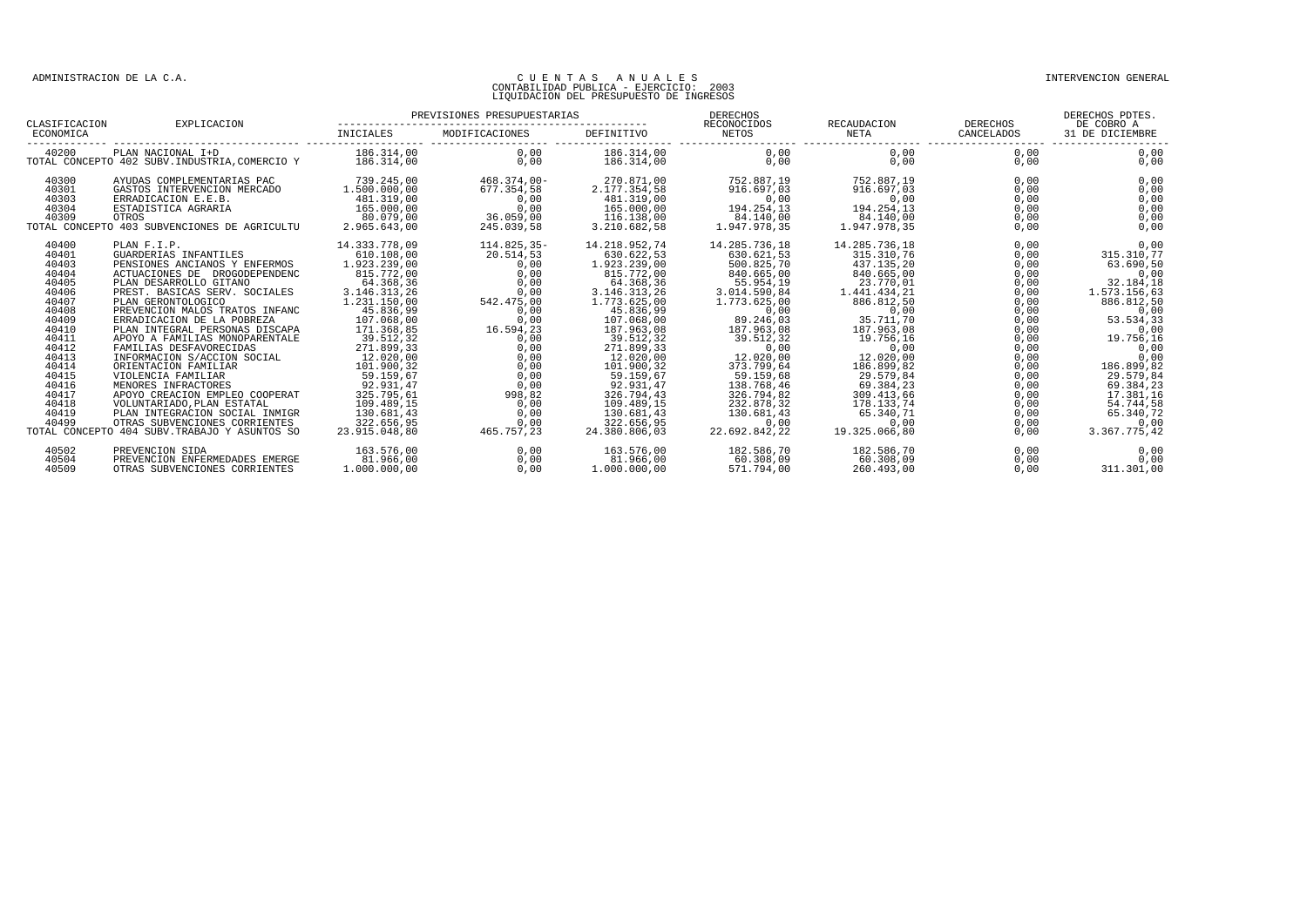| CLASIFICACION                                                        | EXPLICACION                                                                                                                                                                                                                                                                                |                                                                                                                              | PREVISIONES PRESUPUESTARIAS                                                                                      |                                                                                                                                          | DERECHOS<br>RECONOCIDOS                                                                                                              | RECAUDACION DERECHOS                                                                                                                 |                                                                      | DERECHOS PDTES.<br>DE COBRO A                                        |
|----------------------------------------------------------------------|--------------------------------------------------------------------------------------------------------------------------------------------------------------------------------------------------------------------------------------------------------------------------------------------|------------------------------------------------------------------------------------------------------------------------------|------------------------------------------------------------------------------------------------------------------|------------------------------------------------------------------------------------------------------------------------------------------|--------------------------------------------------------------------------------------------------------------------------------------|--------------------------------------------------------------------------------------------------------------------------------------|----------------------------------------------------------------------|----------------------------------------------------------------------|
| ECONOMICA                                                            |                                                                                                                                                                                                                                                                                            | INICIALES                                                                                                                    | MODIFICACIONES                                                                                                   | DEFINITIVO                                                                                                                               | NETOS                                                                                                                                | NETA                                                                                                                                 | CANCELADOS                                                           | 31 DE DICIEMBRE                                                      |
|                                                                      | TOTAL CONCEPTO 405 SUBVENCIONES SANIDAD Y CO                                                                                                                                                                                                                                               | 1,245,542,00                                                                                                                 | 0.00                                                                                                             | 1.245.542.00                                                                                                                             | 814.688.79                                                                                                                           | 503.387.79                                                                                                                           | 0.00                                                                 | 311.301,00                                                           |
| 40701<br>40703<br>40704<br>40705<br>40708<br>40709                   | LIBRO Y BIBLIOTECAS<br>FUNCIONAMIENTO DE CENTROS DOCE<br>CONFEDERACION APAS Y COLECTIVO<br>JUBIL.PERS.DOCENTE D.T.9 LOGS<br>OTRAS SUBV. EDUCACION CIENCIA<br>OTRAS SUBV. CORRIENTES<br>TOTAL CONCEPTO 407 SUBV. EDUCACION Y CIENCIA,                                                       | 40.000,00<br>158.972.00<br>20.354.00<br>1.101.835,49<br>673.133.56<br>0.00<br>1.994.295,05                                   | 34.057.35<br>0.00<br>0.00<br>0,00<br>83.997,50<br>77.367,00<br>195.421,85                                        | 74.057,35<br>158.972,00<br>20.354.00<br>1.101.835,49<br>757.131.06<br>77.367.00<br>2.189.716,90                                          | 34.057.35<br>0.00<br>20.354.27<br>649.843,54<br>782.863,78<br>77.367.00<br>1.564.485,94                                              | 34.057,35<br>0,00<br>20.354.27<br>649.843,54<br>757.131,06<br>77.367.00<br>1.538.753,22                                              | 0.00<br>0.00<br>0,00<br>0,00<br>0.00<br>0,00<br>0,00                 | 0,00<br>0.00<br>0.00<br>0,00<br>25.732,72<br>0,00<br>25.732,72       |
| 40900<br>40909                                                       | FORMACION CONTINUA<br>OTRAS SUBV.CORRIENTES<br>TOTAL CONCEPTO 409 OTRAS SUBV.DE AA.PP.                                                                                                                                                                                                     | 0.00<br>0.00<br>0.00                                                                                                         | 913.767.62<br>0.00<br>913.767.62                                                                                 | 913.767.62<br>0.00<br>913.767.62                                                                                                         | 913.767,62<br>6.413.40<br>920.181,02                                                                                                 | 913.767.62<br>6.413.40<br>920.181.02                                                                                                 | 0.00<br>0.00<br>0.00                                                 | 0,00<br>0.00<br>0.00                                                 |
|                                                                      | TOTAL ARTICULO 40 DEL ESTADO                                                                                                                                                                                                                                                               | 865.522.762,85                                                                                                               | 1.819.986.28                                                                                                     | 867.342.749,13                                                                                                                           | 859.395.242.28                                                                                                                       | 855.690.433.14                                                                                                                       | 0,00                                                                 | 3.704.809,14                                                         |
| 41209<br>41212                                                       | OTRAS SUBVENCIONES CORRIENTES<br>IAJ<br>TOTAL CONCEPTO 412 INSTITUTO ARAGONES DE EMP                                                                                                                                                                                                       | 0.00<br>0,00<br>0.00                                                                                                         | 77.132,11<br>81.264,38<br>158.396.49                                                                             | 77.132,11<br>81.264,38<br>158.396.49                                                                                                     | 77.132,11<br>81.264,38<br>158.396.49                                                                                                 | 77.132,11<br>81.264,38<br>158.396.49                                                                                                 | 0.00<br>0,00<br>0.00                                                 | 0,00<br>0,00<br>0,00                                                 |
| 41300<br>41301<br>41302<br>41304<br>41305<br>41308<br>41309<br>41320 | INTEGRACION LABORAL MINUSVALID<br>E.T.CULTURA Y TURISMO<br>PROMOCION Y EMPLEO AUTONOMO<br>AYUDAS JUBILACION Y REESTRUCTU<br>PROMOCION EMPLEO<br>MODERNIZACION DE S.P.E.<br>OTRAS SUBVENCIONES CORRIENTES<br>CTROS. NACIONALES FORMAC. OCUP<br>TOTAL CONCEPTO 413 INSTITUTO NACIONAL DE EMP | 5.966.607.05<br>755.000.57<br>1.436.445,13<br>1.457.913.76<br>27.653.880.00<br>0.00<br>1.393.747.21<br>0.00<br>38.663.593,72 | 140.602.95<br>0.00<br>$33.585, 13-$<br>0.00<br>$93.800.00 -$<br>868,000,00<br>0,00<br>272.079.80<br>1.153.297.62 | 6.107.210,00<br>755.000.57<br>1.402.860,00<br>1.457.913,76<br>27.560.080.00<br>868,000,00<br>1.393.747,21<br>272.079.80<br>39.816.891.34 | 6.107.210.00<br>427.412.27<br>1.402.860,00<br>905.768.35<br>18.199.021.30<br>868,000,00<br>323.084,64<br>272.079.80<br>28.505.436.36 | 6.107.210,00<br>427.412.27<br>1.402.860,00<br>905.768.35<br>18.199.021.30<br>868,000,00<br>323.084,64<br>272.079.80<br>28.505.436.36 | 0.00<br>0.00<br>0,00<br>0,00<br>0.00<br>0.00<br>0,00<br>0.00<br>0.00 | 0,00<br>0.00<br>0,00<br>0,00<br>0.00<br>0,00<br>0,00<br>0.00<br>0,00 |
| 41609                                                                | OTRAS SUBVENCIONES CORRIENTES<br>TOTAL CONCEPTO 416 INSTITUTO NACIONAL DE CON                                                                                                                                                                                                              | 0.00<br>0.00                                                                                                                 | 11.387.89<br>11.387.89                                                                                           | 11.387.89<br>11.387.89                                                                                                                   | 11.387.89<br>11.387.89                                                                                                               | 11.387.89<br>11.387.89                                                                                                               | 0.00<br>0.00                                                         | 0.00<br>0.00                                                         |
| 41900<br>41901                                                       | FOMENTO APOYO A LA ACTIVIDAD D<br>ASOCIACIONES JUVENILES                                                                                                                                                                                                                                   | 0.00<br>9.015.18                                                                                                             | 198.764.24<br>0.00                                                                                               | 198.764.24<br>9.015.18                                                                                                                   | 163.054.62<br>0.00                                                                                                                   | 163.054.62<br>0,00                                                                                                                   | 0.00<br>0.00                                                         | 0.00<br>0.00                                                         |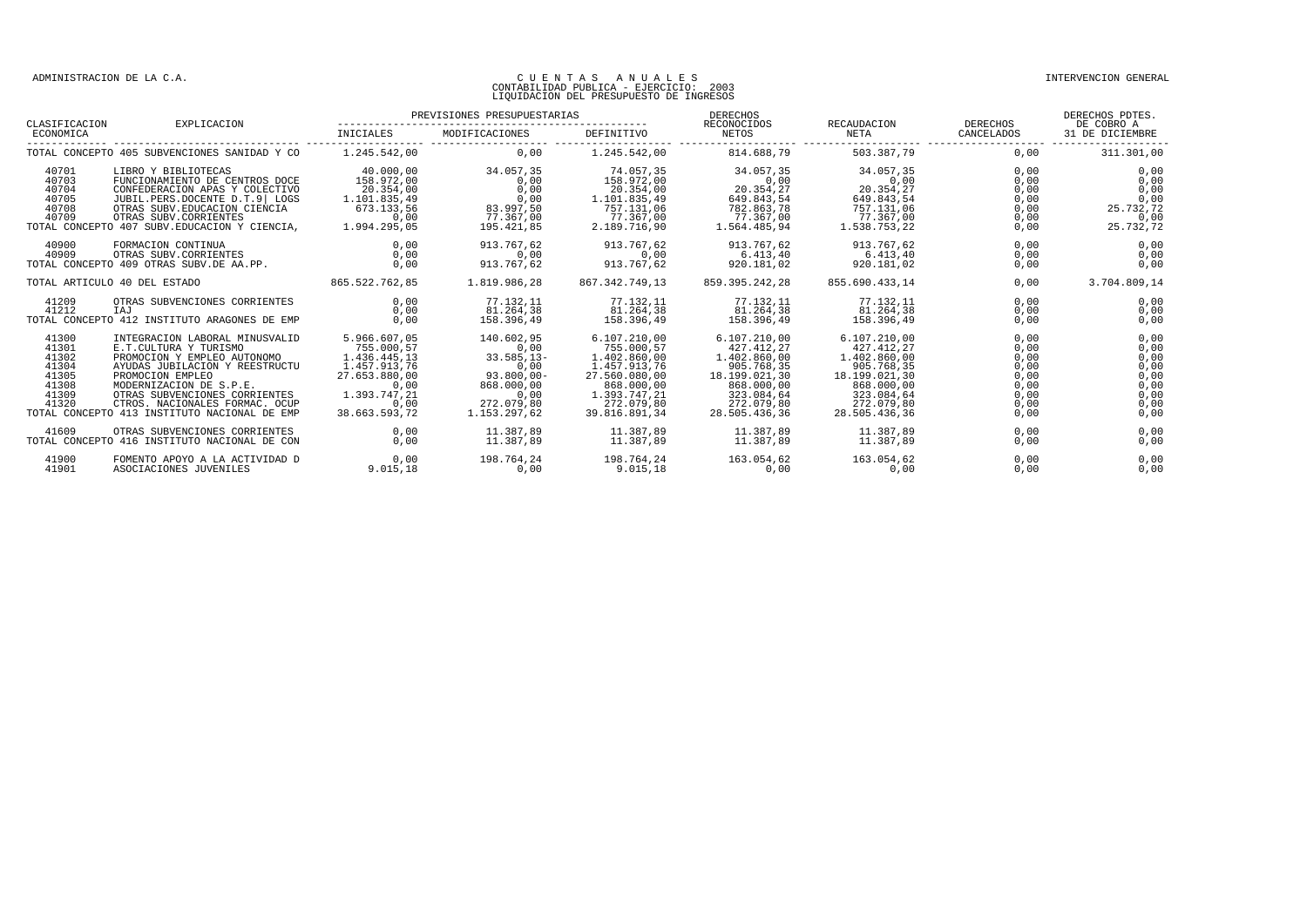| CLASIFICACION                                       | EXPLICACION                                                                                                                          |                                                               | PREVISIONES PRESUPUESTARIAS            |                                                               | DERECHOS<br>RECONOCIDOS                                       | RECAUDACION                                                   | DERECHOS                     | DERECHOS PDTES.<br>DE COBRO A            |
|-----------------------------------------------------|--------------------------------------------------------------------------------------------------------------------------------------|---------------------------------------------------------------|----------------------------------------|---------------------------------------------------------------|---------------------------------------------------------------|---------------------------------------------------------------|------------------------------|------------------------------------------|
| ECONOMICA                                           |                                                                                                                                      | INICIALES                                                     | MODIFICACIONES                         | <b>DEFINITIVO</b>                                             | <b>NETOS</b>                                                  | <b>NETA</b>                                                   | CANCELADOS                   | 31 DE DICIEMBRE                          |
| 41908                                               | OTRAS SUBV. CORRIENTES<br>TOTAL CONCEPTO 419 OTROS ORGANISMOS AUTONOMO                                                               | 200,000,00<br>209.015,18                                      | 48.706.39<br>247.470,63                | 248.706.39<br>456.485.81                                      | 49.751,56<br>212.806,18                                       | 49.751,56<br>212.806,18                                       | 0.00<br>0,00                 | 0.00<br>0,00                             |
|                                                     | TOTAL ARTICULO 41 ORGANISMOS AUTONOMOS ADMI                                                                                          | 38.872.608.90                                                 | 1.570.552,63                           | 40.443.161.53                                                 | 28.888.026.92                                                 | 28.888.026.92                                                 | 0,00                         | 0,00                                     |
| 42000                                               | PROGRAMA DE AHORRO E INCAPACID<br>TOTAL CONCEPTO 420 INSTITUTO NACIONAL DE LA                                                        | 8.113.663.41<br>8.113.663,41                                  | 0.00<br>0,00                           | 8.113.663.41<br>8.113.663,41                                  | 8.168.116.59<br>8.168.116,59                                  | 27.226,59<br>27.226,59                                        | 0.00<br>0,00                 | 8.140.890.00<br>8.140.890,00             |
|                                                     | TOTAL ARTICULO 42 DE LA SEGURIDAD SOCIAL                                                                                             | 8.113.663.41                                                  | 0.00                                   | 8.113.663.41                                                  | 8.168.116,59                                                  | 27.226.59                                                     | 0.00                         | 8.140.890,00                             |
| 46000<br>46001<br>46002                             | DIPUTACION PROV. DE HUESCA<br>DIPUTACION PROVINCIAL DE ZARAG<br>DIPUTACION PROVINCIAL DE TERUE<br>TOTAL CONCEPTO 460 DE DIPUTACIONES | 5.136.742,27<br>4.121.190,53<br>3.478.801,79<br>12.736.734,59 | 0.00<br>0.00<br>0.00<br>0.00           | 5.136.742,27<br>4.121.190,53<br>3.478.801,79<br>12.736.734,59 | 5.136.742,27<br>4.121.193,28<br>3.478.801,80<br>12.736.737.35 | 5.136.742,27<br>4.121.193,28<br>3.188.901,65<br>12.446.837,20 | 0.00<br>0,00<br>0,00<br>0,00 | 0,00<br>0,00<br>289.900,15<br>289.900,15 |
| 46109                                               | OTRAS SUBVENCIONES CORRIENTES<br>TOTAL CONCEPTO 461 DE AYUNTAMIENTOS                                                                 | 50.000,00<br>50.000.00                                        | 22.217,72<br>22.217,72                 | 72.217.72<br>72.217.72                                        | 22.217,72<br>22.217.72                                        | 22.217,72<br>22.217,72                                        | 0,00<br>0,00                 | 0,00<br>0,00                             |
|                                                     | TOTAL ARTICULO 46 DE CORPORACIONES LOCALES                                                                                           | 12.786.734.59                                                 | 22.217,72                              | 12.808.952,31                                                 | 12.758.955.07                                                 | 12.469.054.92                                                 | 0,00                         | 289.900,15                               |
| 48001<br>48009                                      | JUEGOS ESCOLARES<br>OTRAS TRANSF. CORRIENTES<br>TOTAL CONCEPTO 480 APORTAC. DE FAMIL. Y OTRA                                         | 0.00<br>22.100.000.00<br>22.100.000.00                        | 81.136.63<br>0.00<br>81.136.63         | 81.136.63<br>22.100.000.00<br>22.181.136.63                   | 88.554.45<br>0.00<br>88.554.45                                | 88.554.45<br>0,00<br>88.554.45                                | 0.00<br>0,00<br>0.00         | 0.00<br>0,00<br>0.00                     |
|                                                     | TOTAL ARTICULO 48 DE FAMIL. E INST. S.F. LU                                                                                          | 22.100.000.00                                                 | 81.136.63                              | 22.181.136,63                                                 | 88.554.45                                                     | 88.554.45                                                     | 0.00                         | 0,00                                     |
| 49100<br>49109                                      | AGRICULTURA (PAC)<br>AGRICULTURA OTRAS SUBV.CORRIEN<br>TOTAL CONCEPTO 491 FEOGA- SECCION GARANTIA                                    | 439,000,000,00<br>725.410.00<br>439.725.410.00                | 16,000,000,00<br>0.00<br>16,000,000,00 | 455.000.000.00<br>725.410.00<br>455.725.410.00                | 454.715.740.45<br>0.00<br>454.715.740.45                      | 453.928.411.70<br>0.00<br>453.928.411.70                      | 0.00<br>0.00<br>0.00         | 787.328.75<br>0.00<br>787.328,75         |
| 49200<br>49201<br>49202<br>TOTAL CONCEPTO 492 FEDER | FEDER OBJETIVO 2<br>INICIATIVA COMUNITARIA INTERRE<br>ACCIONES INNOVADORAS                                                           | 1.789.092.98<br>112.689.78<br>751.265.13<br>2.653.047.89      | 0.00<br>0.00<br>0,00<br>0.00           | 1.789.092.98<br>112.689.78<br>751.265.13<br>2.653.047.89      | 0.00<br>0.00<br>0,00<br>0.00                                  | 0.00<br>0,00<br>0,00<br>0.00                                  | 0.00<br>0.00<br>0,00<br>0,00 | 0.00<br>0.00<br>0,00<br>0,00             |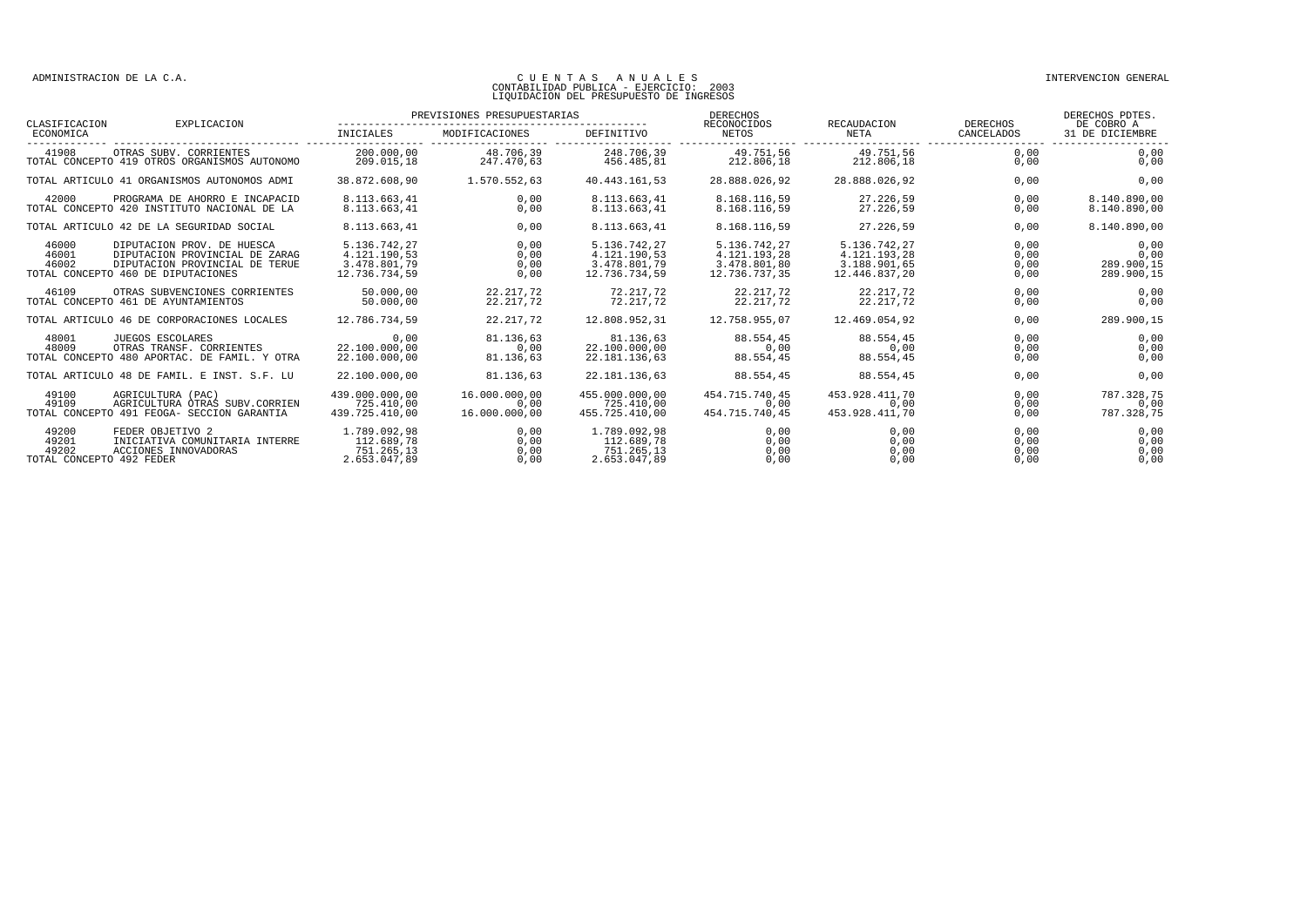| CLASIFICACION                             | EXPLICACION                                                                                                                                                                                                  | PREVISIONES PRESUPUESTARIAS                                                |                                              |                                                                            | DERECHOS<br>RECONOCIDOS                                                        | RECAUDACION                                                                | <b>DERECHOS</b>                              | DERECHOS PDTES.<br>DE COBRO A                                 |
|-------------------------------------------|--------------------------------------------------------------------------------------------------------------------------------------------------------------------------------------------------------------|----------------------------------------------------------------------------|----------------------------------------------|----------------------------------------------------------------------------|--------------------------------------------------------------------------------|----------------------------------------------------------------------------|----------------------------------------------|---------------------------------------------------------------|
| ECONOMICA                                 |                                                                                                                                                                                                              | INICIALES                                                                  | MODIFICACIONES                               | DEFINITIVO                                                                 | NETOS                                                                          | NETA                                                                       | CANCELADOS                                   | 31 DE DICIEMBRE                                               |
| 49300<br>49301<br>49302                   | FSE OBJETIVO 3<br>INICIATIVA COMUNITARIA EQUAL<br>PROGRAMA RECHAR<br>TOTAL CONCEPTO 493 FONDO SOCIAL EUROPEO                                                                                                 | 7.537.475,71<br>1.384.431,68<br>4.536.010,00<br>13.457.917,39              | 0,00<br>0.00<br>0,00<br>0,00                 | 7.537.475,71<br>1.384.431,68<br>4.536.010,00<br>13.457.917,39              | 12.187.923,33<br>20.209.30<br>0,00<br>12.208.132,63                            | 12.187.923,33<br>20.209,30<br>0,00<br>12.208.132,63                        | 0.00<br>0.00<br>0,00<br>0,00                 | 0.00<br>0.00<br>0,00<br>0,00                                  |
| 49900<br>49909<br>49999                   | U.E. (PUNTO INFORMACION EUROPE<br>OTRAS SUBV, CORRIENTES, INDUSTR<br>OTRAS SUBVENCIONES DEL EXTERIO<br>TOTAL CONCEPTO 499 OTRAS SUBV. DEL EXTERIOR                                                           | 42.491,56<br>555.936,00<br>20.532.774,95<br>21.131.202,51                  | 0,00<br>0,00<br>0,00<br>0.00                 | 42.491,56<br>555.936,00<br>20.532.774,95<br>21.131.202,51                  | 20.000,00<br>0,00<br>0,00<br>20.000,00                                         | 20.000,00<br>0,00<br>0,00<br>20.000,00                                     | 0,00<br>0,00<br>0,00<br>0,00                 | 0,00<br>0,00<br>0,00<br>0,00                                  |
|                                           | TOTAL ARTICULO 49 DEL EXTERIOR                                                                                                                                                                               | 476.967.577.79                                                             | 16,000,000,00                                | 492.967.577.79                                                             | 466.943.873,08                                                                 | 466.156.544,33                                                             | 0,00                                         | 787.328,75                                                    |
|                                           | TOTAL CAPITULO 4 TRANSFERENCIAS CORRIENTES                                                                                                                                                                   | 1.424.363.347.54                                                           | 19.493.893,26                                | 1.443.857.240.80                                                           | 1.376.242.768.39                                                               | 1.363.319.840.35                                                           | 0.00                                         | 12.922.928,04                                                 |
| 52000<br>52001<br>52009<br>52050          | INTERESES<br>SERVICIOS PROV. DE HACIENDA<br>DEL ISVA<br>CORTES DE ARAGON<br>TOTAL CONCEPTO 520 INGRESOS FINANCIEROS                                                                                          | 5.100.000.00<br>0,00<br>0.00<br>180.304,00<br>5.280.304.00                 | 0,00<br>0,00<br>0,00<br>0,00<br>0,00         | 5.100.000.00<br>0,00<br>0.00<br>180.304,00<br>5.280.304,00                 | 3.846.933.75<br>33.155.07<br>20.023.15<br>0,00<br>3.900.111,97                 | 3.629.045.37<br>33.155.07<br>20.023.15<br>0,00<br>3.682.223,59             | 0.00<br>0,00<br>0,00<br>0,00<br>0,00         | 217.888.38<br>0,00<br>0.00<br>0.00<br>217.888,38              |
|                                           | TOTAL ARTICULO 52 INTERESES DE DEPOSITO                                                                                                                                                                      | 5.280.304,00                                                               | 0,00                                         | 5.280.304,00                                                               | 3.900.111,97                                                                   | 3.682.223,59                                                               | 0,00                                         | 217.888,38                                                    |
| 53000                                     | DE ORGANISMOS Y EMPRESAS<br>TOTAL CONCEPTO 530 DIVIDENDOS PART. SOCIALES                                                                                                                                     | 260,000,00<br>260,000,00                                                   | 0.00<br>0,00                                 | 260,000,00<br>260,000,00                                                   | 179.651.38<br>179.651.38                                                       | 179.651.38<br>179.651.38                                                   | 0.00<br>0,00                                 | 0,00<br>0,00                                                  |
|                                           | TOTAL ARTICULO 53 DIVIDENDOS                                                                                                                                                                                 | 260,000,00                                                                 | 0.00                                         | 260,000,00                                                                 | 179.651.38                                                                     | 179.651.38                                                                 | 0.00                                         | 0,00                                                          |
| 54000<br>54001<br>54006<br>54008<br>54009 | PRESIDENCIA Y RELACIONES INSTI<br>ECONOMIA, HACIENDA-ALQUILER DE<br>CULTURA Y TURISMO-ALQUILER INM<br>ARRENDAMIENTO DE LOCALES<br>ALQUILER VVDAS DEL I.S.V.A<br>TOTAL CONCEPTO 540 ALOUILER Y PTOS. INMUEBLE | 691.164.00<br>90.230,22<br>0.00<br>45.000,00<br>330.000,00<br>1.156.394.22 | 0,00<br>0,00<br>0,00<br>0,00<br>0,00<br>0.00 | 691.164.00<br>90.230,22<br>0.00<br>45.000,00<br>330.000,00<br>1.156.394.22 | 639.355.95<br>20.875.01<br>13.347.71<br>3.879,04<br>343.541,58<br>1.020.999,29 | 4.437.46<br>20.875.01<br>10.569.00<br>3.853,39<br>343.541,58<br>383.276,44 | 0.00<br>0,00<br>0.00<br>0,00<br>0,00<br>0.00 | 634.918,49<br>0,00<br>2.778.71<br>25,65<br>0,00<br>637.722.85 |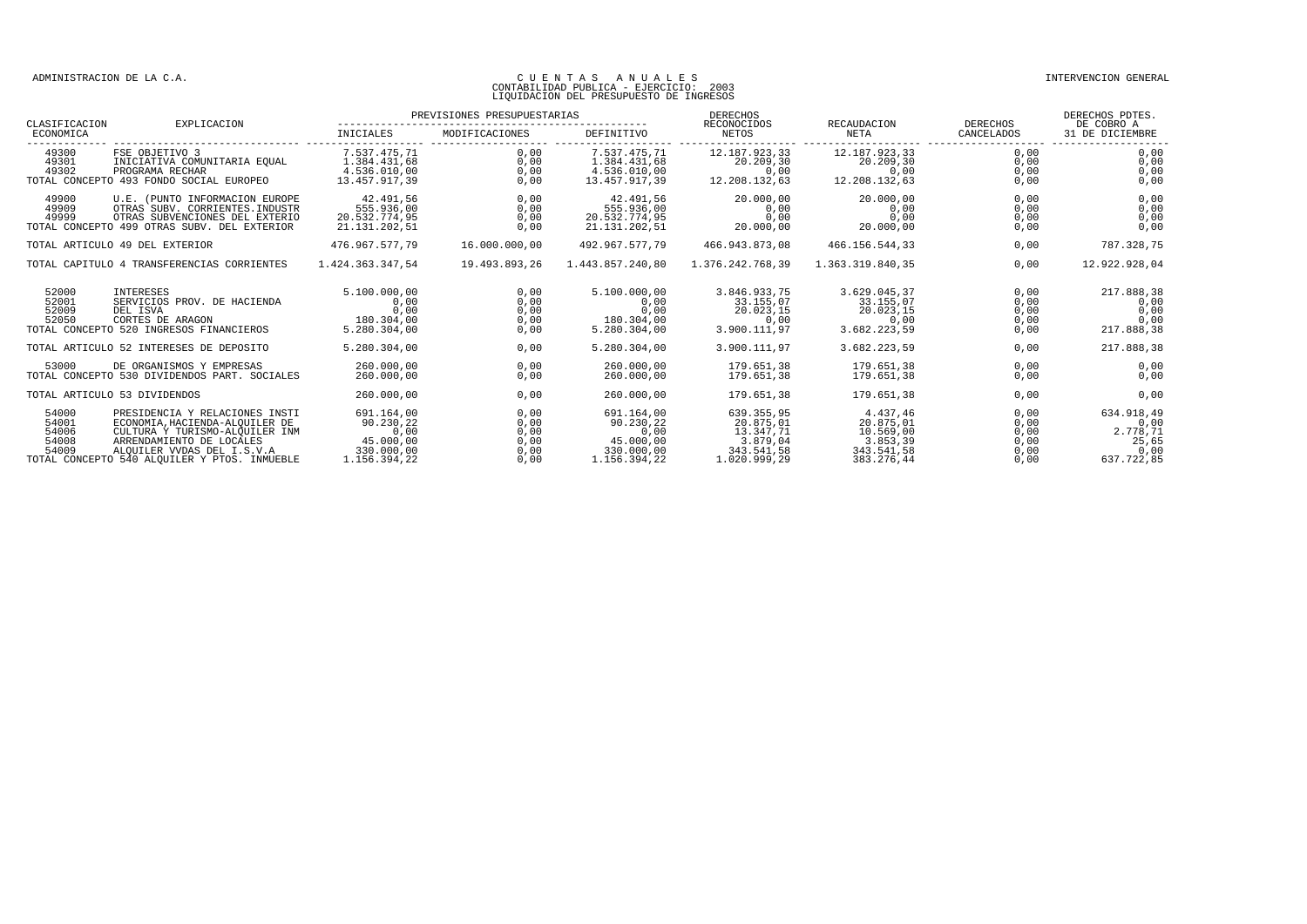| CLASIFICACION                             | EXPLICACION                                                                                                                                                                      | PREVISIONES PRESUPUESTARIAS                                                    |                                              |                                                                                | <b>DERECHOS</b><br>RECONOCIDOS                                                   | RECAUDACION                                                                      | <b>DERECHOS</b>                              | DERECHOS PDTES.<br>DE COBRO A                                        |
|-------------------------------------------|----------------------------------------------------------------------------------------------------------------------------------------------------------------------------------|--------------------------------------------------------------------------------|----------------------------------------------|--------------------------------------------------------------------------------|----------------------------------------------------------------------------------|----------------------------------------------------------------------------------|----------------------------------------------|----------------------------------------------------------------------|
| ECONOMICA                                 |                                                                                                                                                                                  | INICIALES                                                                      | MODIFICACIONES                               | <b>DEFINITIVO</b>                                                              | NETOS                                                                            | <b>NETA</b>                                                                      | CANCELADOS                                   | 31 DE DICIEMBRE                                                      |
|                                           | TOTAL ARTICULO 54 RENTA DE INMUEBLES                                                                                                                                             | 1.156.394.22                                                                   | 0.00                                         | 1.156.394.22                                                                   | 1.020.999.29                                                                     | 383.276,44                                                                       | 0.00                                         | 637.722.85                                                           |
| 55001                                     | CANONES CONCESTONARIOS<br>TOTAL CONCEPTO 550 REFORMA Y DESARROLLO AGRA                                                                                                           | 3.725.000.00<br>3.725.000.00                                                   | 0.00<br>0.00                                 | 3.725.000.00<br>3.725.000.00                                                   | 3.500.405.54<br>3.500.405.54                                                     | 3.274.431.75<br>3.274.431.75                                                     | 0.00<br>0.00                                 | 225.973.79<br>225.973,79                                             |
| 55100                                     | INGRESOS PRODUCTOS<br>TOTAL CONCEPTO 551 ESCUELAS CAPACITACION AGR                                                                                                               | 20,000,00<br>20,000,00                                                         | 0.00<br>0.00                                 | 20,000,00<br>20,000,00                                                         | 8.395,30<br>8.395.30                                                             | 8.394,96<br>8.394.96                                                             | 0.00<br>0.00                                 | 0, 34<br>0.34                                                        |
| 55200<br>55201<br>55203<br>55204<br>55209 | INVESTIGACION AGRARIA<br>PRODUCCION AGRARIA<br>DE PROTECCION Y GESTION MONTES<br>TECNOLOGIA AGRARIA<br>DE OTROS APROVECHAMIENTOS<br>TOTAL CONCEPTO 552 APROVECHAMIENTOS ESPECIAL | 280,000,00<br>0.00<br>1.498.000.00<br>0.00<br>97.037.37<br>1.875.037.37        | 0.00<br>0.00<br>0,00<br>0,00<br>0,00<br>0.00 | 280,000,00<br>0.00<br>1.498.000.00<br>0.00<br>97.037.37<br>1.875.037.37        | 79.098.46<br>7.459.20<br>1.013.485.67<br>12.376.57<br>13.926.53<br>1.126.346.43  | 74.035.97<br>3.841,20<br>610.422,60<br>11.579.77<br>13.926,53<br>713.806.07      | 0.00<br>0,00<br>0.00<br>0,00<br>0,00<br>0.00 | 5.062,49<br>3.618,00<br>403.063.07<br>796,80<br>0.00<br>412.540.36   |
| 55300<br>55301<br>55302<br>55303<br>55309 | CANONES DE I.T.V. PRIVADAS<br>CANONES DE EXPLOTACION HOSPEDE<br>DE PRESIDENCIA Y RELACIONES IN<br>CULTURA Y TURISMO<br>OTROS<br>TOTAL CONCEPTO 553 CANONES                       | 1,250,000,00<br>75,000,00<br>22.500.00<br>0,00<br>2.114.288.00<br>3.461.788.00 | 0,00<br>0,00<br>0,00<br>0,00<br>0,00<br>0.00 | 1,250,000,00<br>75.000,00<br>22.500,00<br>0,00<br>2.114.288,00<br>3.461.788.00 | 3.011.138,64<br>36.057.30<br>20.542,43<br>67.902.72<br>10.730.34<br>3.146.371.43 | 1.531.212,12<br>28.679,88<br>20.542,43<br>66.099,68<br>10.730,34<br>1.657.264.45 | 0,00<br>0,00<br>0,00<br>0,00<br>0,00<br>0.00 | 1.479.926,52<br>7.377.42<br>0,00<br>1.803,04<br>0,00<br>1.489.106,98 |
| 55409                                     | TOTAL CONCEPTO 554 CANONES ADMINISTRATIVOS                                                                                                                                       | 5.712.02<br>5.712,02                                                           | 0.00<br>0.00                                 | 5.712.02<br>5.712.02                                                           | 0.00<br>0.00                                                                     | 0.00<br>0.00                                                                     | 0.00<br>0.00                                 | 0,00<br>0.00                                                         |
| 55909                                     | OTROS APROVECHAMIENTOS<br>TOTAL CONCEPTO 559 DEL I.S.V.A.                                                                                                                        | 0.00<br>0.00                                                                   | 0.00<br>0.00                                 | 0.00<br>0.00                                                                   | 5.712.02<br>5.712.02                                                             | 0.00<br>0.00                                                                     | 0.00<br>0.00                                 | 5.712.02<br>5.712.02                                                 |
|                                           | TOTAL ARTICULO 55 PTOS.CONCESIONES Y APROV.                                                                                                                                      | 9.087.537.39                                                                   | 0,00                                         | 9.087.537,39                                                                   | 7.787.230,72                                                                     | 5.653.897,23                                                                     | 0,00                                         | 2.133.333,49                                                         |
| 59000<br>59003<br>59009                   | VVDAS. PROMOCION PUBLICA<br>VENTA DE LOCALES<br>OTROS INGRESOS POR ARRENDAMIEN<br>TOTAL CONCEPTO 590 OTROS INGRESOS PATRIMONIA                                                   | 6.000.000.00<br>25.660.96<br>1.502.53<br>6.027.163.49                          | 0.00<br>0,00<br>0,00<br>0.00                 | 6.000.000,00<br>25.660.96<br>1.502,53<br>6.027.163.49                          | 6.100.753.44<br>15.856,88<br>0,00<br>6.116.610,32                                | 6.060.328,20<br>15.856,88<br>0,00<br>6.076.185.08                                | 0.00<br>0,00<br>0,00<br>0.00                 | 40.425,24<br>0,00<br>0,00<br>40.425.24                               |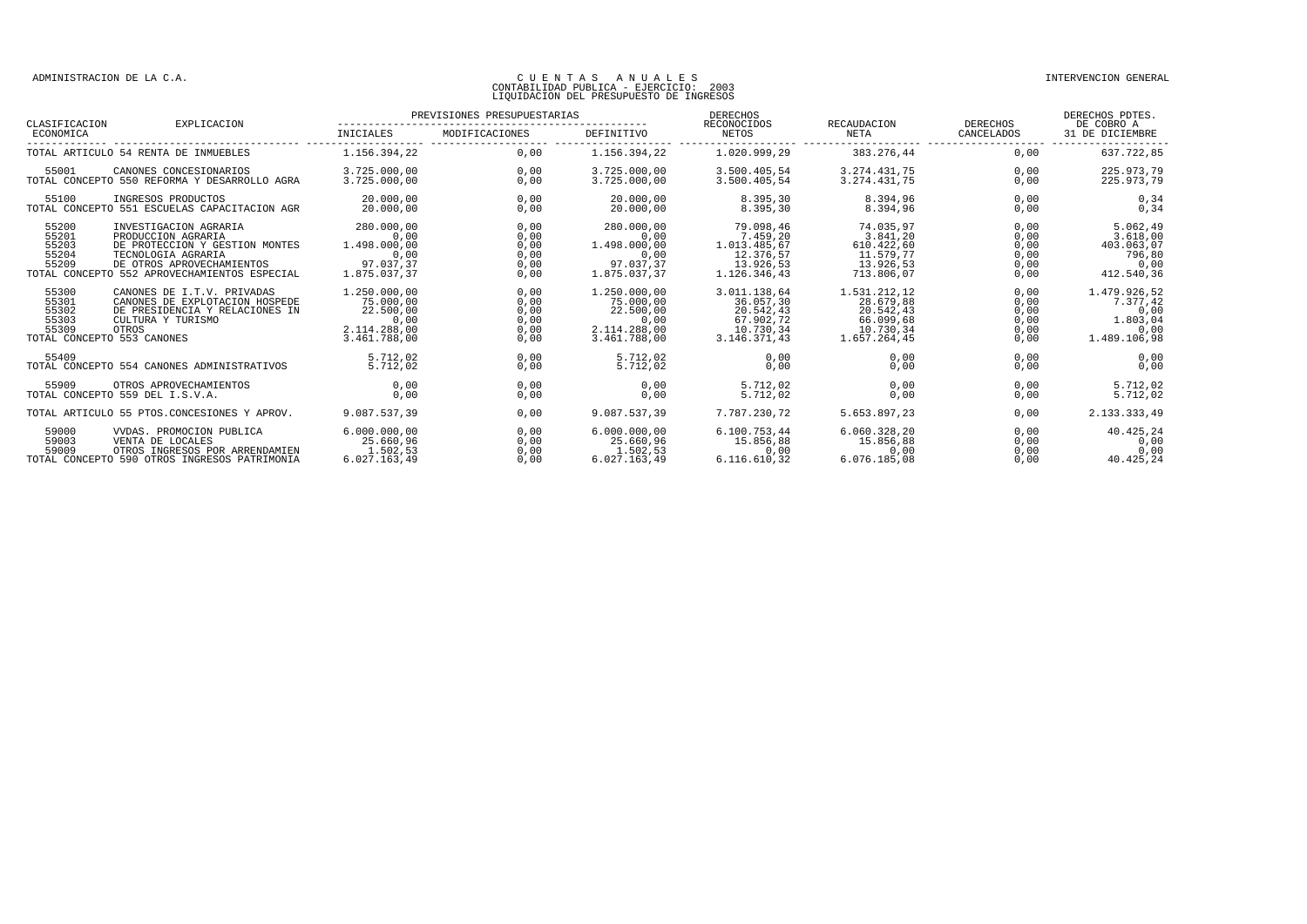|                                   | EXPLICACION                                                                                       | PREVISIONES PRESUPUESTARIAS                    |                              |                                                | <b>DERECHOS</b>                                  |                                                  |                              | DERECHOS PDTES.                        |
|-----------------------------------|---------------------------------------------------------------------------------------------------|------------------------------------------------|------------------------------|------------------------------------------------|--------------------------------------------------|--------------------------------------------------|------------------------------|----------------------------------------|
| CLASIFICACION<br>ECONOMICA        |                                                                                                   | <b>INICIALES</b>                               | MODIFICACIONES               | DEFINITIVO                                     | RECONOCIDOS<br><b>NETOS</b>                      | RECAUDACION<br><b>NETA</b>                       | DERECHOS<br>CANCELADOS       | DE COBRO A<br>31 DE DICIEMBRE          |
| 59100                             | VVDAS. PROMOCION PUBLICA<br>TOTAL CONCEPTO 591 ECONOMIA, HACIENDA Y EMPLE                         | 0.00<br>0.00                                   | 0.00<br>0,00                 | 0.00<br>0,00                                   | 6.730.06<br>6.730.06                             | 6.730.06<br>6.730.06                             | 0.00<br>0,00                 | 0,00<br>0,00                           |
|                                   | TOTAL ARTICULO 59 OTROS INGRESOS PATRIMONIA                                                       | 6.027.163.49                                   | 0.00                         | 6.027.163,49                                   | 6.123.340,38                                     | 6.082.915,14                                     | 0.00                         | 40.425,24                              |
|                                   | TOTAL CAPITULO 5 INGRESOS PATRIMONIALES                                                           | 21.811.399,10                                  | 0.00                         | 21.811.399,10                                  | 19.011.333,74                                    | 15.981.963,78                                    | 0,00                         | 3.029.369,96                           |
| 60003<br>60009<br>60012           | AGRICULTURA<br>DEL I.S.V.A.<br>ECONOMIA HACIENDA Y EMPLEO<br>TOTAL CONCEPTO 600 VENTA DE TERRENOS | 0,00<br>15.303.700.25<br>0.00<br>15.303.700,25 | 0,00<br>0,00<br>0.00<br>0,00 | 0.00<br>15.303.700,25<br>0.00<br>15.303.700,25 | 4.332,99<br>268.604,90<br>5.002.20<br>277.940.09 | 4.332,99<br>185.836,58<br>5.002.20<br>195.171,77 | 0,00<br>0,00<br>0,00<br>0,00 | 0,00<br>82.768,32<br>0,00<br>82.768,32 |
|                                   | TOTAL ARTICULO 60 DE TERRENOS                                                                     | 15.303.700,25                                  | 0.00                         | 15.303.700,25                                  | 277.940.09                                       | 195.171.77                                       | 0,00                         | 82.768,32                              |
| 61000                             | VENTA DE INVERSIONES REALES (V<br>TOTAL CONCEPTO 610 VENTA DE INVERSIONES REAL                    | 6.259.700.75<br>6.259.700.75                   | 0.00<br>0.00                 | 6.259.700.75<br>6.259.700,75                   | 4.399.00<br>4.399.00                             | 4.399.00<br>4.399.00                             | 0.00<br>0,00                 | 0,00<br>0,00                           |
|                                   | TOTAL ARTICULO 61 DE LAS DEMAS INVERSIONES                                                        | 6.259.700.75                                   | 0.00                         | 6.259.700.75                                   | 4.399.00                                         | 4.399.00                                         | 0,00                         | 0,00                                   |
|                                   | TOTAL CAPITULO 6 ENAJENACION INVERSIONES R                                                        | 21.563.401.00                                  | 0.00                         | 21.563.401.00                                  | 282.339.09                                       | 199.570.77                                       | 0.00                         | 82.768.32                              |
| 70002<br>TOTAL CONCEPTO 700 F.C.I | CONVENIO AVE                                                                                      | 0.00<br>0.00                                   | 0,00<br>0,00                 | 0.00<br>0.00                                   | 9.000.000.00<br>9.000.000,00                     | 0.00<br>0,00                                     | 0.00<br>0,00                 | 9.000.000.00<br>9.000.000,00           |
| 70209                             | OTRAS SUBV. DE CAPITAL<br>TOTAL CONCEPTO 702 SUBV. DE MEDIO AMBIENTE                              | 2.193.694.63<br>2.193.694.63                   | 0,00<br>0.00                 | 2.193.694,63<br>2.193.694.63                   | 2.246.940.00<br>2.246.940.00                     | 2.246.940.00<br>2.246.940.00                     | 0.00<br>0,00                 | 0,00<br>0,00                           |
| 70309                             | OTRAS<br>TOTAL CONCEPTO 703 SUBVENCIONES DE ECONOMIA                                              | 372.225,00<br>372.225.00                       | 0,00<br>0.00                 | 372.225,00<br>372.225,00                       | 0,00<br>0,00                                     | 0,00<br>0,00                                     | 0,00<br>0,00                 | 0,00<br>0,00                           |
| 70400<br>70401<br>70402           | MEDIO AMBIENTE<br>MEDIDAS ANTICONTAMINANTES<br>PLAN DE VIVIENDA                                   | 300.506,05<br>0.00<br>9.015.180.85             | 0.00<br>51.155.84<br>0.00    | 300.506,05<br>51.155.84<br>9.015.180,85        | 0.00<br>51.155.84<br>5.334.003.89                | 0.00<br>51.155.84<br>4.690.360,00                | 0,00<br>0,00<br>0,00         | 0,00<br>0,00<br>643.643,89             |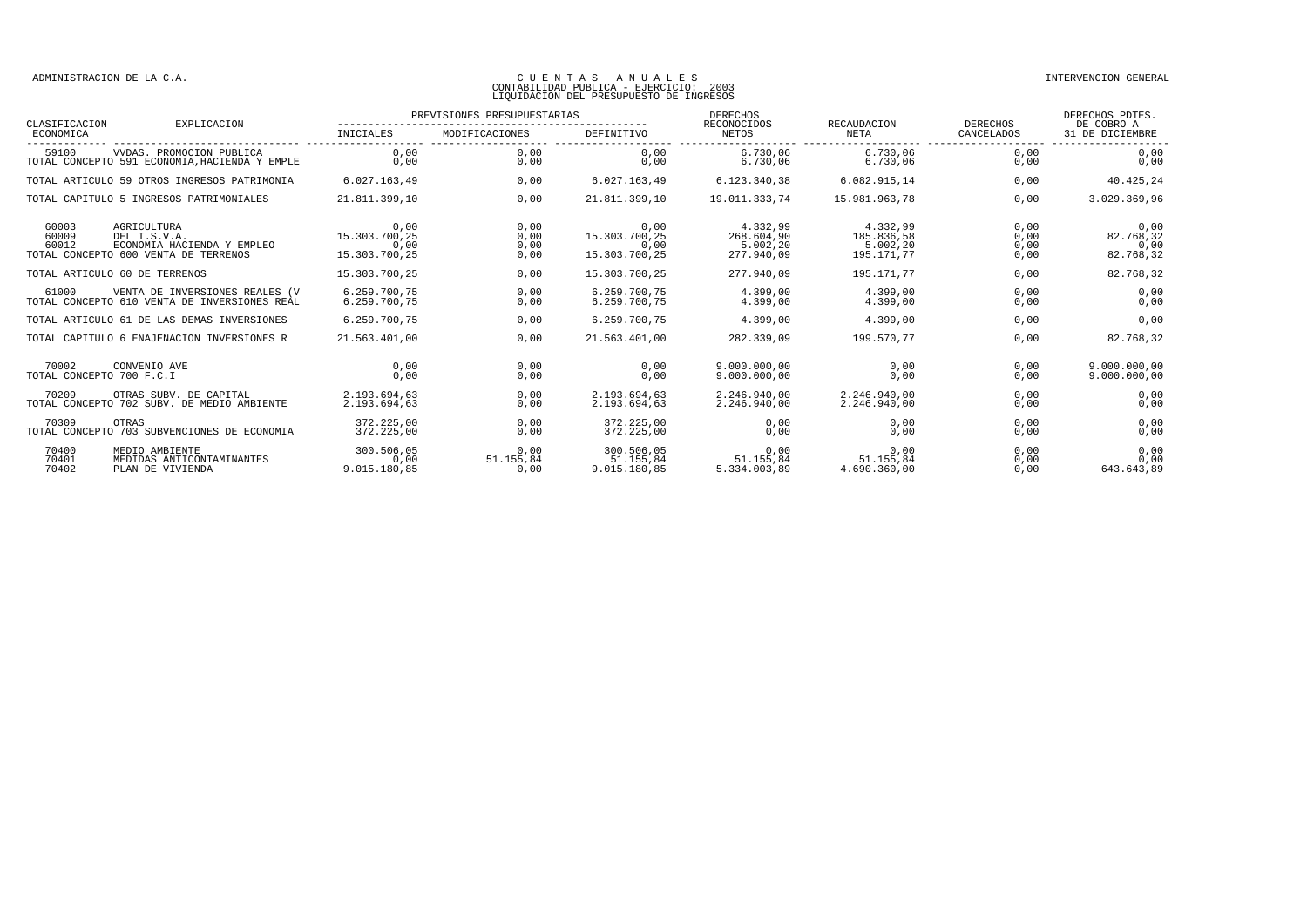| CLASIFICACION | EXPLICACION                                                 | PREVISIONES PRESUPUESTARIAS    |                   |                                | DERECHOS<br>RECONOCIDOS       | RECAUDACION                  | <b>DERECHOS</b> | DERECHOS PDTES.<br>DE COBRO A |
|---------------|-------------------------------------------------------------|--------------------------------|-------------------|--------------------------------|-------------------------------|------------------------------|-----------------|-------------------------------|
| ECONOMICA     |                                                             | <b>INICIALES</b>               | MODIFICACIONES    | DEFINITIVO                     | <b>NETOS</b>                  | <b>NETA</b>                  | CANCELADOS      | 31 DE DICIEMBRE               |
| 70409         | OTRAS SUBV.DE CAPITAL<br>TOTAL CONCEPTO 704 SUBV.DE FOMENTO | 12.331.953,43<br>21.647.640.33 | 0,00<br>51.155,84 | 12.331.953,43<br>21.698.796,17 | 5.228.406,65<br>10.613.566,38 | 4.281.387,30<br>9.022.903,14 | 0,00<br>0,00    | 947.019,35<br>1.590.663,24    |
| 70500         | MAQUINARIA Y MEDIOS DE PRODUC.                              | 420.708,00                     | 0,00              | 420.708,00                     | 315.500,00                    | 315.500,00                   | 0,00            | 0,00                          |
| 70502         | REESTRUCT. Y CONSERV. DEL OLIV                              | 0,00                           | 0,00              | 0,00                           | 223,69                        | 223,69                       | 0,00            | 0,00                          |
| 70505         | ORD. Y MEJ. EXPLOT. GANADERAS                               | 473.931,00                     | 1.194.693,35      | 1.668.624,35                   | 1.453.544,98                  | 1.359.587,98                 | 0,00            | 93.957,00                     |
| 70506         | CAMPAÑA DE SANIDAD ANIMAL                                   | 2.704.554,00                   | 224.848,88        | 2.929.402,88                   | 1.986.536,75                  | 1.950.757.75                 | 0,00            | 35.779,00                     |
| 70507         | A.D.S. DE PORCINO                                           | 360.607,00                     | 1.273.464,00      | 1.634.071,00                   | 1.634.071,00                  | 1.634.071,00                 | 0,00            | 0,00                          |
| 70508         | APICULTURA                                                  | 96.162,00                      | 18.480,00         | 114.642,00                     | 114.642,00                    | 114.642,00                   | 0,00            | 0,00                          |
| 70509         | OTRAS SUBV. DE CAPITAL                                      | 2.237.872,00                   | 0,00              | 2.237.872,00                   | 119,55                        | 119,55                       | 0,00            | 0,00                          |
| 70510         | ATRIAS                                                      | 90.152,00                      | 0.00              | 90.152,00                      | 84.052,00                     | 84.052,00                    | 0,00            | 0,00                          |
| 70511         | CALIDAD CARNE                                               | 270.455,00                     | 0,00              | 270.455,00                     | 379.728,00                    | 379.728,00                   | 0,00            | 0,00                          |
| 70512         | AGRUPACION PRODUCTOS AGRARIOS                               | 1.803.036,00                   | 0,00              | 1.803.036,00                   | 1.467.184,00                  | 1.467.184,00                 | 0,00            | 0,00                          |
| 70513         | PROYECTOS SEMILLAS, VIVEROS Y                               | 60.101,00                      | 74.879,13         | 134.980,13                     | 134.980,13                    | 134.980,13                   | 0,00            | 0,00                          |
| 70514         | COFINANC. MAPA. INDUSTRIA AGRARI                            | 2.950.969,00                   | 0,00              | 2.950.969,00                   | 2.292.726,00                  | 2.292.726,00                 | 0,00            | 0,00                          |
| 70516         | AYUDAS I.F.O.P.                                             | 156.263,00                     | 0,00              | 156.263,00                     | 59.515,00                     | 59.515,00                    | 0,00            | 0,00                          |
| 70517         | LUCHA AGENTES NOCIVOS                                       | 522.881,00                     | 520.359,00        | 1.043.240,00                   | 1.043.240,00                  | 968.240,00                   | 0,00            | 75.000,00                     |
| 70518         | CONTROL LECHERO                                             | 18.030,00                      | 8.216,00          | 26.246,00                      | 26.246,00                     | 26.197,00                    | 0,00            | 49,00                         |
| 70520         | FORESTACION                                                 | 676.138,00                     | 0,00              | 676.138,00                     | 1.170.955,10                  | 1.170.955,10                 | 0,00            | 0,00                          |
| 70521         | AGROAMBIENTALES                                             | 4.185.655,26                   | 0,00              | 4.185.655,26                   | 5.299.005,02                  | 5.299.005,02                 | 0,00            | 0,00                          |
| 70522         | CESE ANTICIPADO                                             | 540.911,00                     | 0,00              | 540.911,00                     | 1.195.500,00                  | 1.195.500,00                 | 0,00            | 0,00                          |
| 70523         | LEADER II                                                   | 2.692.534.00                   | 0,00              | 2.692.534.00                   | 4.333.001.43                  | 4.333.001.43                 | 0,00            | 0,00                          |
| 70524         | PRODER                                                      | 901.338.00                     | 0,00              | 901.338.00                     | 1.719.596.00                  | 1.719.596.00                 | 0,00            | 0,00                          |
| 70525         | I.C.B.                                                      | 2.704.554.00                   | 0.00              | 2.704.554.00                   | 3.235.000.00                  | 3.235.000.00                 | 0,00            | 0,00                          |
| 70526         | NUEVAS VARIEDADES VEGETALES                                 | 1.503,00                       | 0.00              | 1.503.00                       | 0,00                          | 0,00                         | 0,00            | 0,00                          |
| 70529         | ERRADICACION E.E.B                                          | 2.020.000.00                   | 21.966,00         | 2.041.966.00                   | 21.966,00                     | 21.966,00                    | 0,00            | 0,00                          |
| 70530         | S.I.G. OLEICOLA DE ARAGON                                   | 900.000.00                     | 0.00              | 900.000,00                     | 0.00                          | 0.00                         | 0,00            | 0,00                          |
| 70531         | GANADERIA EXTENSIVA.RAZAS PURA                              | 500.000.00                     | 0.00              | 500.000,00                     | 0.00                          | 0.00                         | 0.00            | 0,00                          |
| 70532         | AYUDAS POR CLIMATOLOGÍA ADVERS                              | 0.00                           | 101.919,96        | 101.919,96                     | 101.919,96                    | 101.919,96                   | 0.00            | 0,00                          |
| 70533         | MEJORA SECTOR FRUTO DE CASCARA                              | 0.00                           | 5.048.486.00      | 5.048.486,00                   | 5.048.486.00                  | 5.048.486,00                 | 0,00            | 0,00                          |
| 70540         | OTROS PROYECTOS DE INVERSION                                | 1.500.000.00                   | 0,00              | 1,500,000,00                   | 0.00                          | 0.00                         | 0,00            | 0,00                          |
| 70550         | PROYECTOS DE INVESTIGACION (IN                              | 2.387.849,00                   | 0,00              | 2.387.849,00                   | 2.250.746,00                  | 2.250.746,00                 | 0,00            | 0,00                          |
| 70599         | OTRAS SUBVENCIONES DE CAPITAL                               | 780,000,00                     | 0.00              | 780,000,00                     | 0.00                          | 0,00                         | 0,00            | 0,00                          |
|               | TOTAL CONCEPTO 705 SUBV. DE AGRICULTURA.PESC                | 31.956.203.26                  | 8.487.312,32      | 40.443.515.58                  | 35.368.484.61                 | 35.163.699.61                | 0.00            | 204.785,00                    |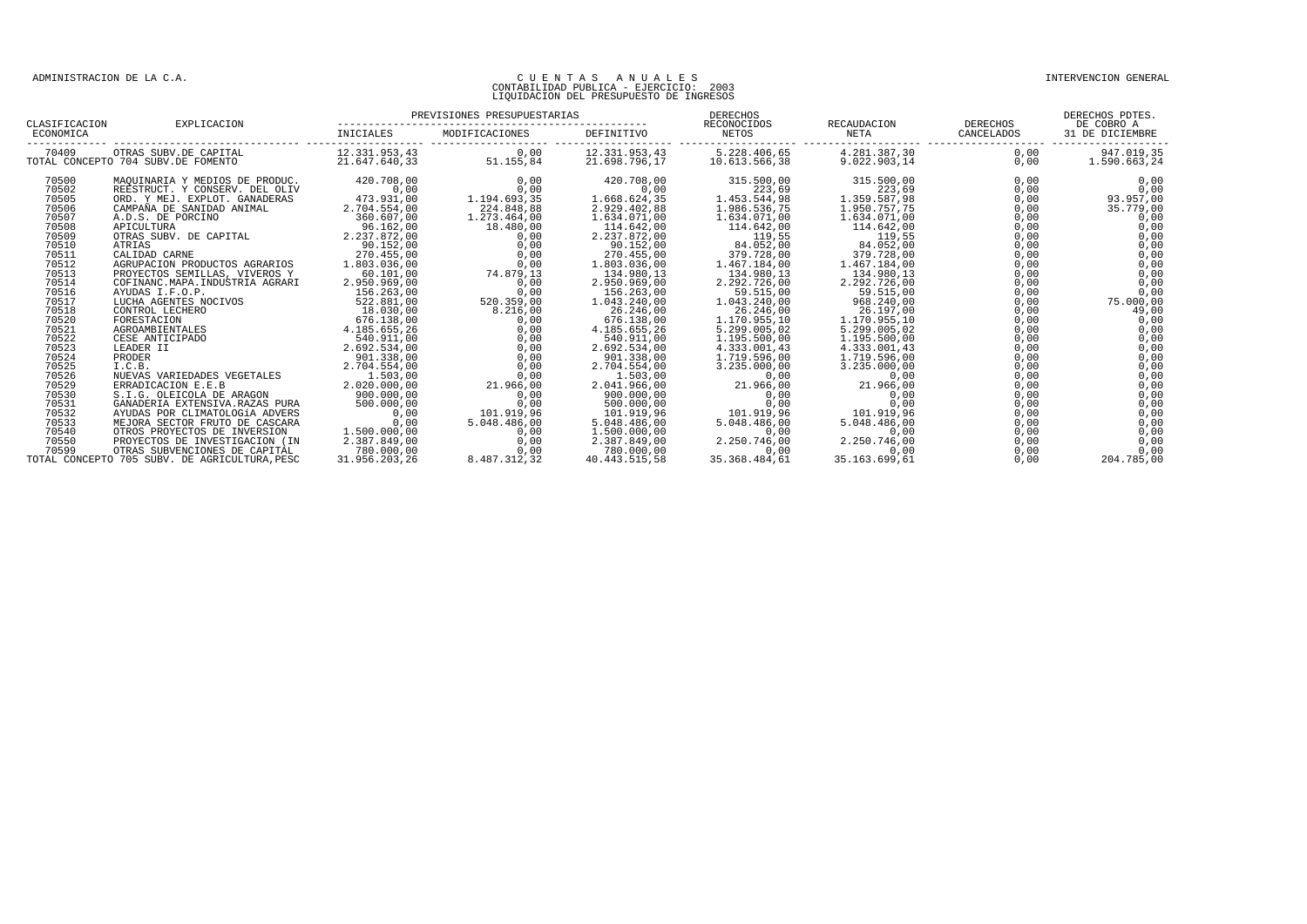#### CONTABILIDAD PUBLICA - EJERCICIO: 2003 LIQUIDACION DEL PRESUPUESTO DE INGRESOS

PREVISIONES PRESUPUESTARIAS DERECHOS DERECHOS PDTES. CLASIFICACION EXPLICACION -------------------------------------------------- RECONOCIDOS RECAUDACION DERECHOS DE COBRO A ECONOMICA INICIALES MODIFICACIONES DEFINITIVO NETOS NETA CANCELADOS 31 DE DICIEMBRE ------------- ------------------------------ ------------------- ------------------- ------------------- ------------------- ------------------- ------------------- ------------------- 70601 SEGURIDAD MINERA 60.101,00 0,00 60.101,00 30.000,00 0,00 0,00 30.000,00 70602 PLAN CONSOLIDACION Y COMPETITI 1.953.289,00 1.003.571,30 2.956.860,30 2.542.009,07 2.542.009,07 0,00 0,00 70609 OTRAS SUBV.DE CAPITAL 120.202,50 0,00 120.202,50 630.756,04 336.847,59 0,00 293.908,45 TOTAL CONCEPTO 706 SUBV. DE INDUSTRIA Y ENER 2.133.592,50 1.003.571,30 3.137.163,80 3.202.765,11 2.878.856,66 0,00 323.908,45 70801 GUARDERIAS INFANTILES 0,00 193.542,65 193.542,65 193.542,65 193.542,65 0,00 0,00 70803 IAM (MINISTERIO DE TRABAJO Y A 0,00 31.180,00 31.180,00 31.180,00 31.180,00 0,00 0,00 70809 OTRAS SUBV.DE CAPITAL 98.571,75 4.378,75- 94.193,00 94.193,00 94.192,88 0,00 0,12 TOTAL CONCEPTO 708 SUBV.DE TRABAJO Y ASUNTOS 98.571,75 220.343,90 318.915,65 318.915,65 318.915,53 0,00 0,12  $\begin{array}{cccccccc} 70901 & \text{PLAN ESPECTAL DE TERUE} & 15.025.303,00 & 0,00 & 15.025.303,00 & 0,00 & 0,00 & 0,00 & 0,00 & 0,00 & 0,00 & 0,00 & 0,00 & 0,00 & 0,00 & 0,00 & 0,00 & 0,00 & 0,00 & 0,00 & 0,00 & 0,00 & 0,00 & 0,00 & 0,00 & 0,00 & 0,00 & 0,00 & 0,00 & 0,00 & 0,00 &$ TOTAL ARTICULO 70 DEL ESTADO 129.513.173,88 10.129.000,75 139.642.174,63 96.452.351,36 71.037.400,30 0,00 25.414.951,06 71900 CONSTRUCCIONES DEPORTIVAS (CSD 11.900.000,00 85.041,00 11.985.041,00 84.978,81 84.978,81 0,00 0,00 71908 TRANSF. DE CAPITAL DE OO.AA.A. 0,00 0,00 0,00 23.946,77 23.946,77 0,00 0,00 TOTAL CONCEPTO 719 OTROS ORGANISMOS AUTONOMO 11.900.000,00 85.041,00 11.985.041,00 108.925,58 108.925,58 0,00 0,00 TOTAL ARTICULO 71 DE ORGANISMOS AUTON. ADVO 11.900.000,00 85.041,00 11.985.041,00 108.925,58 108.925,58 0,00 0,00 72109 OTRAS (PLAN GERONTOLOGICO) 1.075.077,00 0,00 1.075.077,00 1.075.077,00 537.538,50 0,00 537.538,50<br>1.075.077.00 1.075.077.00 0.00 1.075.077.00 1.075.077.00 537.538.50 0.00 537.538.50 TOTAL CONCEPTO 721 I.M.S.E.R.S.O. TOTAL ARTICULO 72 DE LA SEGURIDAD SOCIAL 1.075.077,00 0,00 1.075.077,00 1.075.077,00 537.538,50 0,00 537.538,50 76009 OTRAS SUBV. DE CAPITAL 0,00 0,00 0,00 6.010,12 6.010,12 0,00 0,00 TOTAL CONCEPTO 760 DE DIPUTACIONES 0,00 0,00 0,00 6.010,12 6.010,12 0,00 0,00 TOTAL ARTICULO 76 DE CORPORACIONES LOCALES 0,00 0,00 0,00 6.010,12 6.010,12 0,00 0,00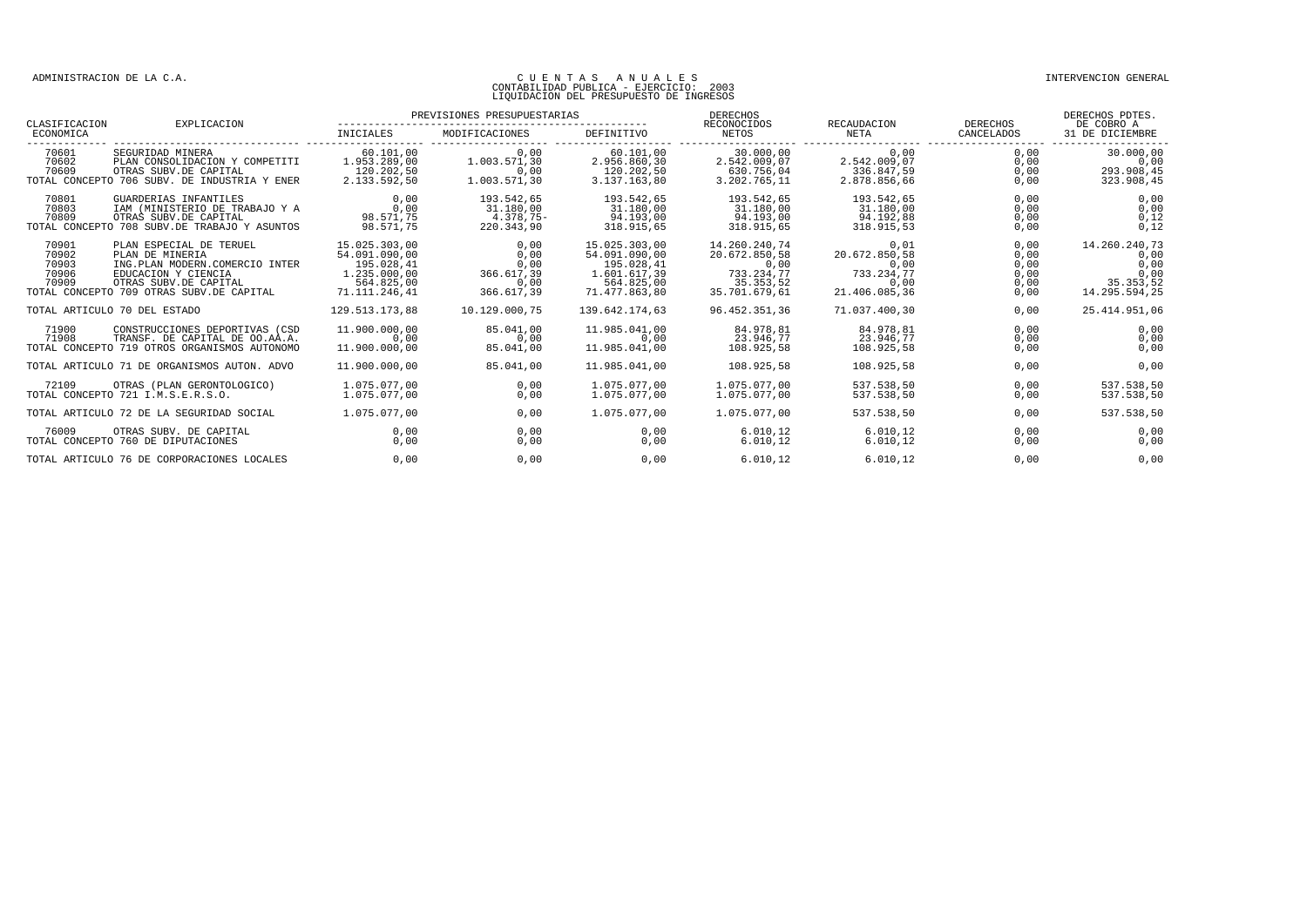| CLASIFICACION                                                                                                                                         | EXPLICACION                                                                                                                                                                                                                                                                                                                                                                                                                                                 | PREVISIONES PRESUPUESTARIAS                                                                                                                                                                                                                                                |                                                                                                                                      |                                                                                                                                                                                                                                                                            | DERECHOS<br>RECONOCIDOS                                                                                                                                                                                                                            | RECAUDACION                                                                                                                                                                                                                                      |                                                                                                                                      | DERECHOS PDTES.<br>DERECHOS<br>DE COBRO A                                                                                                                                                                   |  |
|-------------------------------------------------------------------------------------------------------------------------------------------------------|-------------------------------------------------------------------------------------------------------------------------------------------------------------------------------------------------------------------------------------------------------------------------------------------------------------------------------------------------------------------------------------------------------------------------------------------------------------|----------------------------------------------------------------------------------------------------------------------------------------------------------------------------------------------------------------------------------------------------------------------------|--------------------------------------------------------------------------------------------------------------------------------------|----------------------------------------------------------------------------------------------------------------------------------------------------------------------------------------------------------------------------------------------------------------------------|----------------------------------------------------------------------------------------------------------------------------------------------------------------------------------------------------------------------------------------------------|--------------------------------------------------------------------------------------------------------------------------------------------------------------------------------------------------------------------------------------------------|--------------------------------------------------------------------------------------------------------------------------------------|-------------------------------------------------------------------------------------------------------------------------------------------------------------------------------------------------------------|--|
| ECONOMICA                                                                                                                                             |                                                                                                                                                                                                                                                                                                                                                                                                                                                             | INICIALES                                                                                                                                                                                                                                                                  | MODIFICACIONES                                                                                                                       | DEFINITIVO                                                                                                                                                                                                                                                                 | NETOS                                                                                                                                                                                                                                              | NETA                                                                                                                                                                                                                                             | CANCELADOS                                                                                                                           | 31 DE DICIEMBRE                                                                                                                                                                                             |  |
| 77009                                                                                                                                                 | OTRAS TRANSF. DE EMPRESAS<br>TOTAL CONCEPTO 770 APORTACIONES DE EMPRESAS                                                                                                                                                                                                                                                                                                                                                                                    | 1.202.024.00<br>1,202,024,00                                                                                                                                                                                                                                               | 0.00<br>0.00                                                                                                                         | 1.202.024.00<br>1,202,024,00                                                                                                                                                                                                                                               | 0.00<br>0.00                                                                                                                                                                                                                                       | 0.00<br>0,00                                                                                                                                                                                                                                     | 0.00<br>0.00                                                                                                                         | 0.00<br>0,00                                                                                                                                                                                                |  |
|                                                                                                                                                       | TOTAL ARTICULO 77 DE EMPRESAS                                                                                                                                                                                                                                                                                                                                                                                                                               | 1.202.024.00                                                                                                                                                                                                                                                               | 0.00                                                                                                                                 | 1.202.024,00                                                                                                                                                                                                                                                               | 0,00                                                                                                                                                                                                                                               | 0.00                                                                                                                                                                                                                                             | 0.00                                                                                                                                 | 0,00                                                                                                                                                                                                        |  |
| 78009                                                                                                                                                 | OTRAS TRANSF.DE FAMILIAS E INS<br>TOTAL CONCEPTO 780 DE FAMIL. E INST.SIN F. L                                                                                                                                                                                                                                                                                                                                                                              | 2.500.000,00<br>2.500.000.00                                                                                                                                                                                                                                               | 0,00<br>0.00                                                                                                                         | 2.500.000,00<br>2.500.000,00                                                                                                                                                                                                                                               | 0,00<br>0.00                                                                                                                                                                                                                                       | 0,00<br>0,00                                                                                                                                                                                                                                     | 0,00<br>0.00                                                                                                                         | 0,00<br>0,00                                                                                                                                                                                                |  |
|                                                                                                                                                       | TOTAL ARTICULO 78 DE FAMIL. E INST.SIN F. L                                                                                                                                                                                                                                                                                                                                                                                                                 | 2.500.000.00                                                                                                                                                                                                                                                               | 0.00                                                                                                                                 | 2.500.000,00                                                                                                                                                                                                                                                               | 0,00                                                                                                                                                                                                                                               | 0.00                                                                                                                                                                                                                                             | 0.00                                                                                                                                 | 0,00                                                                                                                                                                                                        |  |
| 79099                                                                                                                                                 | FEOGA-OTRAS TRANSF.DE CAPITAL<br>TOTAL CONCEPTO 790 FEOGA-SECCION ORIENTACION                                                                                                                                                                                                                                                                                                                                                                               | 0,00<br>0.00                                                                                                                                                                                                                                                               | 0,00<br>0.00                                                                                                                         | 0,00<br>0.00                                                                                                                                                                                                                                                               | 15.683,23-<br>$15.683.23 -$                                                                                                                                                                                                                        | $46.048, 23 -$<br>$46.048.23 -$                                                                                                                                                                                                                  | 0,00<br>0.00                                                                                                                         | 30.365,00<br>30.365.00                                                                                                                                                                                      |  |
| 79100<br>79101<br>79102<br>79103<br>79104<br>79105<br>79106<br>79107<br>79108<br>79109<br>79110<br>79111<br>79112<br>79113<br>79114<br>79115<br>79116 | FORESTACION<br>AGROAMBIENTALES<br>CESE ANTICIPADO<br>I.C.B.<br>MORDENIZACION DE EXPLOT.E INC<br>CREACION DE REGADIOS<br>MODERNIZACION DE REGADIOS<br>P.E.B.E.A.<br>PDR.RENOVACION Y DESAR.DE PUEB<br>PDR.DIVERSIF.DE ACTIVIDADES EN<br>PDR.DESAR.Y MEJORA INFR.PRODUC<br>PDR. FORMACION<br>PDR.TRANSFORM.Y COMERC.PRODUCT<br>PDR. MEDIDAS FORESTALES<br>PDR.CONCENTRACION PARCELARIA<br>PDR. SERV. SUSTIT. Y GESTION EXPL<br>PDR.COMERCIALIZACION PTOS DE C | 1.352.277,00<br>8.371.309,52<br>1.081.822,00<br>5.409.109,00<br>3.967.882,00<br>9.058.931,00<br>5.859.868.00<br>2.217.735,00<br>7.589.957,32<br>2.842.786,00<br>1.444.296,00<br>5.006.517,00<br>24.300.000,00<br>7.143.550,88<br>2.704.948,00<br>2.243.374,00<br>30.051,00 | 0.00<br>0,00<br>0,00<br>0,00<br>0,00<br>0,00<br>0,00<br>0,00<br>0,00<br>0.00<br>0,00<br>0,00<br>0,00<br>0,00<br>0,00<br>0,00<br>0,00 | 1.352.277,00<br>8.371.309,52<br>1.081.822,00<br>5.409.109,00<br>3.967.882,00<br>9.058.931,00<br>5.859.868,00<br>2.217.735,00<br>7.589.957,32<br>2.842.786,00<br>1.444.296,00<br>5.006.517,00<br>24.300.000,00<br>7.143.550,88<br>2.704.948,00<br>2.243.374.00<br>30.051,00 | 634.641,96<br>7.853.356,96<br>1.111.962.89<br>4.881.102,25<br>0,00<br>0,00<br>15.003.900,48<br>0,00<br>4.056.237,74<br>1.019.049,71<br>1.307.861,22<br>1.103.778,78<br>15.096.052,80<br>5.238.218,98<br>1.892.884,45<br>1.061.471.28<br>566.739,49 | 626.461,22<br>3.271.392,99<br>1.111.962,89<br>4.881.102,25<br>0,00<br>0,00<br>11.110.888,76<br>0,00<br>3.290.904,65<br>924.040,94<br>1.283.045,00<br>1.023.889,55<br>13.746.469,93<br>4.617.767,02<br>1.759.707.05<br>1.014.562.53<br>555.769,40 | 0.00<br>0,00<br>0,00<br>0,00<br>0,00<br>0,00<br>0,00<br>0,00<br>0,00<br>0.00<br>0,00<br>0,00<br>0,00<br>0,00<br>0,00<br>0,00<br>0,00 | 8.180,74<br>4.581.963,97<br>0,00<br>0,00<br>0,00<br>0,00<br>3.893.011,72<br>0,00<br>765.333,09<br>95.008,77<br>24.816,22<br>79.889,23<br>1.349.582,87<br>620.451,96<br>133.177,40<br>46.908,75<br>10.970,09 |  |
| 79117<br>79118<br>79119<br>79120<br>79121                                                                                                             | PDR.SERV.BASICOS PARA LA ECON.<br>PDR. PROTECCION Y MEDIO AMBIENT<br>PDR. RECUPERACION DAÑOS DESASTR<br>APICULTURA<br>CAMPAÑA MOSCA OLIVO                                                                                                                                                                                                                                                                                                                   | 5.000.000,00<br>4.702.440,63<br>488.233,00<br>792.324,00<br>385.890,00                                                                                                                                                                                                     | 110.000,00<br>0,00<br>200.000,00<br>24.577.00<br>0.00                                                                                | 5.110.000,00<br>4.702.440,63<br>688.233,00<br>816.901.00<br>385.890,00                                                                                                                                                                                                     | 5.024.631,47<br>2.960.094,61<br>3.081.762,65<br>216.901.00<br>230.708,05                                                                                                                                                                           | 5.015.741,44<br>2.560.950,71<br>2.466.053,02<br>204.985.26<br>180.855,17                                                                                                                                                                         | 0,00<br>0,00<br>0,00<br>0,00<br>0,00                                                                                                 | 8.890,03<br>399.143,90<br>615.709,63<br>11.915,74<br>49.852,88                                                                                                                                              |  |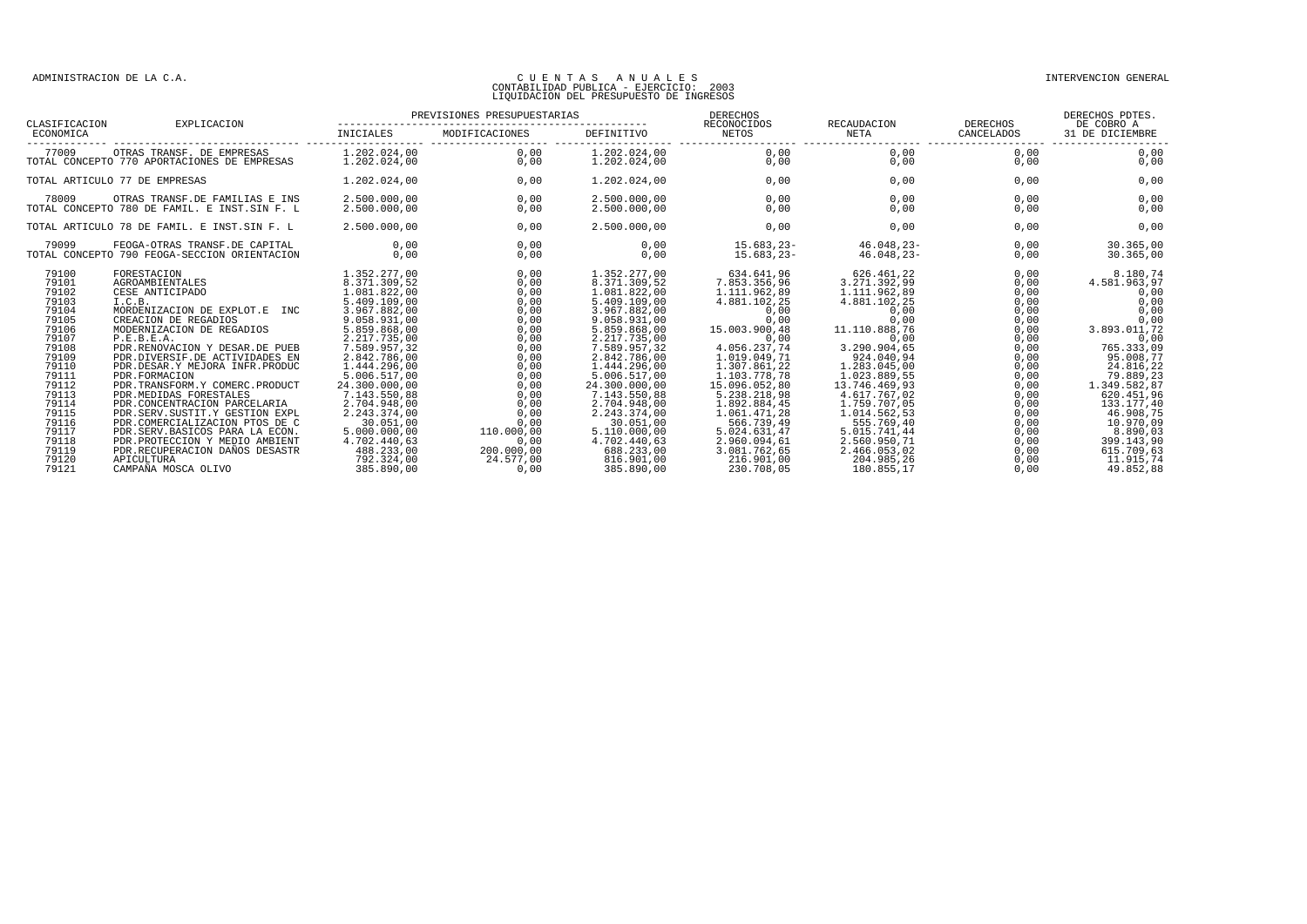#### CONTABILIDAD PUBLICA - EJERCICIO: 2003 LIQUIDACION DEL PRESUPUESTO DE INGRESOS

PREVISIONES PRESUPUESTARIAS DERECHOS DERECHOS PDTES. CLASIFICACION EXPLICACION -------------------------------------------------- RECONOCIDOS RECAUDACION DERECHOS DE COBRO A ECONOMICA INICIALES MODIFICACIONES DEFINITIVO NETOS NETA CANCELADOS 31 DE DICIEMBRE  $\begin{array}{cccccccc} \texttt{79123} & \texttt{PDF FOWENTO ACT. TURISTICAS} & \texttt{PDR NEDIDAS TRANSITORICS} & \texttt{RANSION} & \texttt{0,00} & \texttt{0,00} & \texttt{0,00} & \texttt{0,00} & \texttt{0,00} & \texttt{0,00} & \texttt{0,00} & \texttt{0,00} & \texttt{0,00} & \texttt{0,00} & \texttt{0,00} & \texttt{0,00} & \texttt{0,00} & \texttt{0,00} & \texttt{0,00} & \texttt{0,00}$  $\begin{array}{cccccccc} 79200 & \text{FEDER}-\text{OBJETIVO} & 11.724.276,74 & 0,00 & 11.724.276,74 & 0.00 & 11.724.276,74 & 0.00 & 0.00 & 0.00 & 0.00 & 0.00 & 0.00 & 0.00 & 0.00 & 0.00 & 0.00 & 0.00 & 0.00 & 0.00 & 0.00 & 0.00 & 0.00 & 0.00 & 0.00 & 0.00 & 0.00 & 0.00 & 0.00 &$ 79300 FSE.OBJETIVO 3 401.390,45 0,00 401.390,45 0,00 0,00 0,00 0,00 TOTAL CONCEPTO 793 FONDO SOCIAL EUROPEO 401.390,45 0,00 401.390,45 0,00 0,00 0,00 0,00 79400 FONDO DE COHESION 36.053.106,02 0,00 36.053.106,02 5.538.001,00 5.538.001,00 0,00 0,00 TOTAL CONCEPTO 794 FONDOS DE COHESION 36.053.106,02 0,00 36.053.106,02 5.538.001,00 5.538.001,00 0,00 0,00 79500 INSTRUMENTO FINANCIERO DE ORDE 913.538,00 0,00 913.538,00 412.412,09 0,00 0,00 412.412,09 TOTAL CONCEPTO 795 INSTRUMENTO FINACIERO DE 79900 OTRAS SUBVNCIONES DEL EXTERIOR 2.149.589,05 0,00 2.149.589,05 218.094,11 218.094,11 0,00 0,00 79999 RETORNOS PROG. OPERATIVOS CERR 7.514.000,00 0,00 7.514.000,00 474.446,69 474.446,69 0,00 0,00 79900 OTRAS SUBVNCIONES DEL EXTERIOR 2.149.589,05 0,00 2.149.589,05 218.094,11 218.094,11 0,00 0,00 0,00<br>79999 RETORNOS PROG. OPERATIVOS CERR 7.514.000,00 0,00 7.514.000,00 474.446,69 474.446,69 0,00<br>707AL CONCEPTO 799 OTR TOTAL ARTICULO 79 DEL EXTERIOR 204.773.456,97 6.076.737,70- 198.696.719,27 114.772.965,57 94.229.320,04 0,00 20.543.645,53 TOTAL CAPITULO 7 TRANSFERENCIAS DE CAPITAL 350.963.731,85 4.137.304,05 355.101.035,90 212.415.329,63 165.919.194,54 0,00 46.496.135,09 82100 REINTEGROS VARIOS (1990), 2006), 2006 646.088,01 (1991), 2006 646.088,01 646.088,01 646.088,01 646.088,0<br>82101 REINTEG, PRESTAMOS CONVENID, A 192,323,87 (2006), 2006 192,323,87 576,976,61 384.647.74 (2006), 2006), 2 821111 REINTEGROP VIRTOP<br>REINTEG. PRESTAMOS CONVENID. A